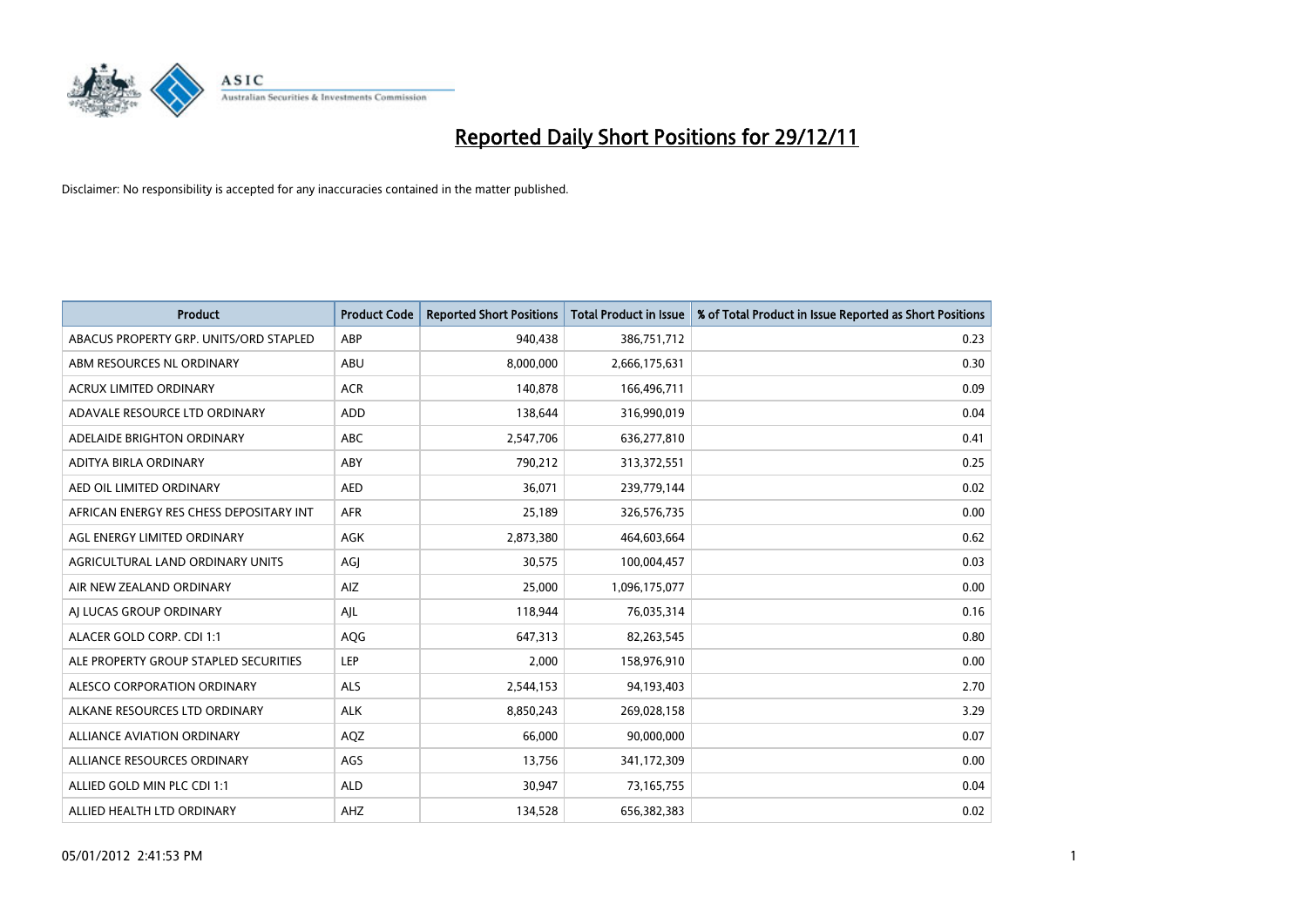

| <b>Product</b>                          | <b>Product Code</b> | <b>Reported Short Positions</b> | <b>Total Product in Issue</b> | % of Total Product in Issue Reported as Short Positions |
|-----------------------------------------|---------------------|---------------------------------|-------------------------------|---------------------------------------------------------|
| ALTONA MINING LTD ORDINARY              | <b>AOH</b>          | 1,000,734                       | 518,687,704                   | 0.20                                                    |
| ALUMINA LIMITED ORDINARY                | <b>AWC</b>          | 34,730,553                      | 2,440,196,187                 | 1.44                                                    |
| AMADEUS ENERGY ORDINARY                 | AMU                 | 454,000                         | 274,786,018                   | 0.17                                                    |
| AMALGAMATED HOLDINGS ORDINARY           | <b>AHD</b>          | 21,221                          | 157,533,146                   | 0.01                                                    |
| AMCOR LIMITED ORDINARY                  | AMC                 | 4,861,658                       | 1,213,746,007                 | 0.38                                                    |
| AMP LIMITED ORDINARY                    | AMP                 | 7,721,401                       | 2,854,672,784                 | 0.26                                                    |
| AMPELLA MINING ORDINARY                 | <b>AMX</b>          | 436.005                         | 205,985,108                   | 0.21                                                    |
| ANGLOGOLD ASHANTI CDI 5:1               | AGG                 | 3,000                           | 89,207,765                    | 0.00                                                    |
| ANSELL LIMITED ORDINARY                 | <b>ANN</b>          | 2,470,076                       | 130,656,668                   | 1.88                                                    |
| ANTARES ENERGY LTD ORDINARY             | AZZ                 | 103,723                         | 262,924,559                   | 0.03                                                    |
| ANZ BANKING GRP LTD ORDINARY            | <b>ANZ</b>          | 13,745,724                      | 2,678,835,014                 | 0.50                                                    |
| APA GROUP STAPLED SECURITIES            | <b>APA</b>          | 9,298,634                       | 639,334,625                   | 1.44                                                    |
| APEX MINERALS NL ORDINARY               | <b>AXM</b>          | 885,146                         | 5,550,243,713                 | 0.02                                                    |
| APN EUROPEAN RETAIL UNITS STAPLED SEC.  | <b>AEZ</b>          | 11,832                          | 544,910,660                   | 0.00                                                    |
| APN NEWS & MEDIA ORDINARY               | <b>APN</b>          | 25,400,081                      | 630,211,415                   | 4.03                                                    |
| AQUARIUS PLATINUM. ORDINARY             | <b>AOP</b>          | 3,064,954                       | 470,312,578                   | 0.63                                                    |
| AQUILA RESOURCES ORDINARY               | <b>AQA</b>          | 5,888,129                       | 411,804,442                   | 1.41                                                    |
| ARAFURA RESOURCE LTD ORDINARY           | <b>ARU</b>          | 11,739,615                      | 367,980,342                   | 3.18                                                    |
| ARB CORPORATION ORDINARY                | ARP                 | 14,402                          | 72,481,302                    | 0.01                                                    |
| ARDENT LEISURE GROUP STAPLED SECURITIES | AAD                 | 7,744,892                       | 324,236,390                   | 2.39                                                    |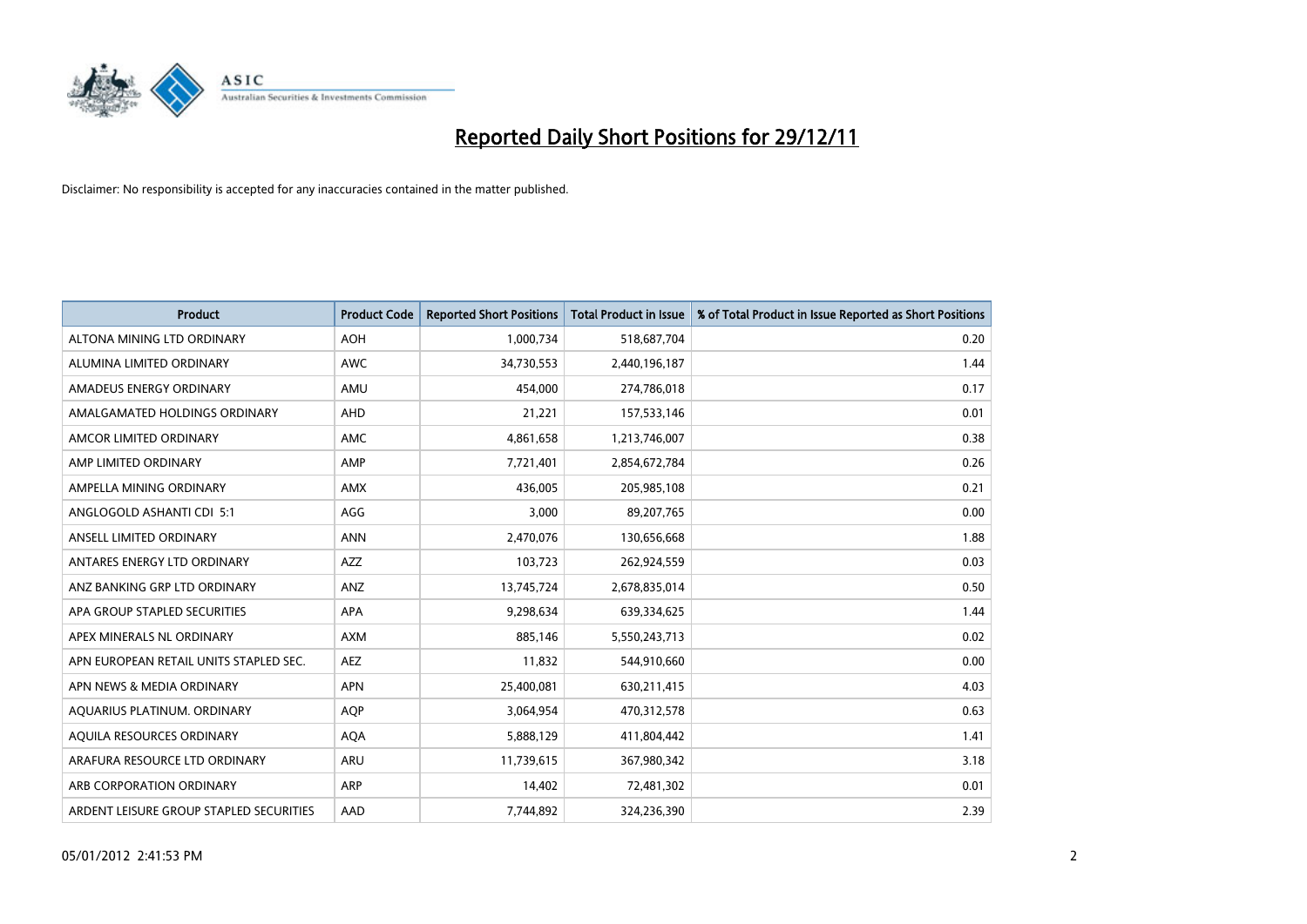

| <b>Product</b>                          | <b>Product Code</b> | <b>Reported Short Positions</b> | <b>Total Product in Issue</b> | % of Total Product in Issue Reported as Short Positions |
|-----------------------------------------|---------------------|---------------------------------|-------------------------------|---------------------------------------------------------|
| ARISTOCRAT LEISURE ORDINARY             | <b>ALL</b>          | 16,719,355                      | 543,181,024                   | 3.10                                                    |
| ASCIANO LIMITED ORDINARY                | <b>AIO</b>          | 5,299,208                       | 975,385,664                   | 0.54                                                    |
| ASG GROUP LIMITED ORDINARY              | ASZ                 | 88,423                          | 171,456,889                   | 0.05                                                    |
| ASPEN GROUP ORD/UNITS STAPLED           | <b>APZ</b>          | 1,005,727                       | 591,084,183                   | 0.16                                                    |
| ASPIRE MINING LTD ORDINARY              | <b>AKM</b>          | 420,891                         | 620,594,556                   | 0.07                                                    |
| ASTON RES LTD ORDINARY                  | <b>AZT</b>          | 648,201                         | 204,668,861                   | 0.31                                                    |
| ASTRO JAP PROP GROUP STAPLED SECURITIES | AIA                 | 22,295                          | 58,445,002                    | 0.03                                                    |
| ASX LIMITED ORDINARY                    | ASX                 | 2,143,013                       | 175,136,729                   | 1.22                                                    |
| ATLAS IRON LIMITED ORDINARY             | <b>AGO</b>          | 11,921,396                      | 894,684,560                   | 1.31                                                    |
| <b>AURORA OIL &amp; GAS ORDINARY</b>    | <b>AUT</b>          | 10,559,506                      | 411,655,343                   | 2.56                                                    |
| <b>AUSDRILL LIMITED ORDINARY</b>        | <b>ASL</b>          | 54,567                          | 303,188,155                   | 0.01                                                    |
| AUSENCO LIMITED ORDINARY                | AAX                 | 1,399,791                       | 123,258,843                   | 1.13                                                    |
| <b>AUSTAL LIMITED ORDINARY</b>          | ASB                 | 173,315                         | 188,069,638                   | 0.09                                                    |
| <b>AUSTAR UNITED ORDINARY</b>           | <b>AUN</b>          | 11,460,955                      | 1,271,505,737                 | 0.90                                                    |
| <b>AUSTBROKERS HOLDINGS ORDINARY</b>    | <b>AUB</b>          | $\overline{2}$                  | 55,545,576                    | 0.00                                                    |
| AUSTIN ENGINEERING ORDINARY             | <b>ANG</b>          | 56,743                          | 72,314,403                    | 0.07                                                    |
| <b>AUSTRALAND ASSETS ASSETS</b>         | AAZPB               | 1,168                           | 2,750,000                     | 0.04                                                    |
| AUSTRALAND PROPERTY STAPLED SECURITY    | <b>ALZ</b>          | 524,601                         | 576,846,597                   | 0.08                                                    |
| AUSTRALIAN AGRICULT, ORDINARY           | AAC                 | 849,537                         | 312,892,824                   | 0.26                                                    |
| <b>AUSTRALIAN EDUCATION UNITS</b>       | <b>AEU</b>          | 625.000                         | 175,465,397                   | 0.36                                                    |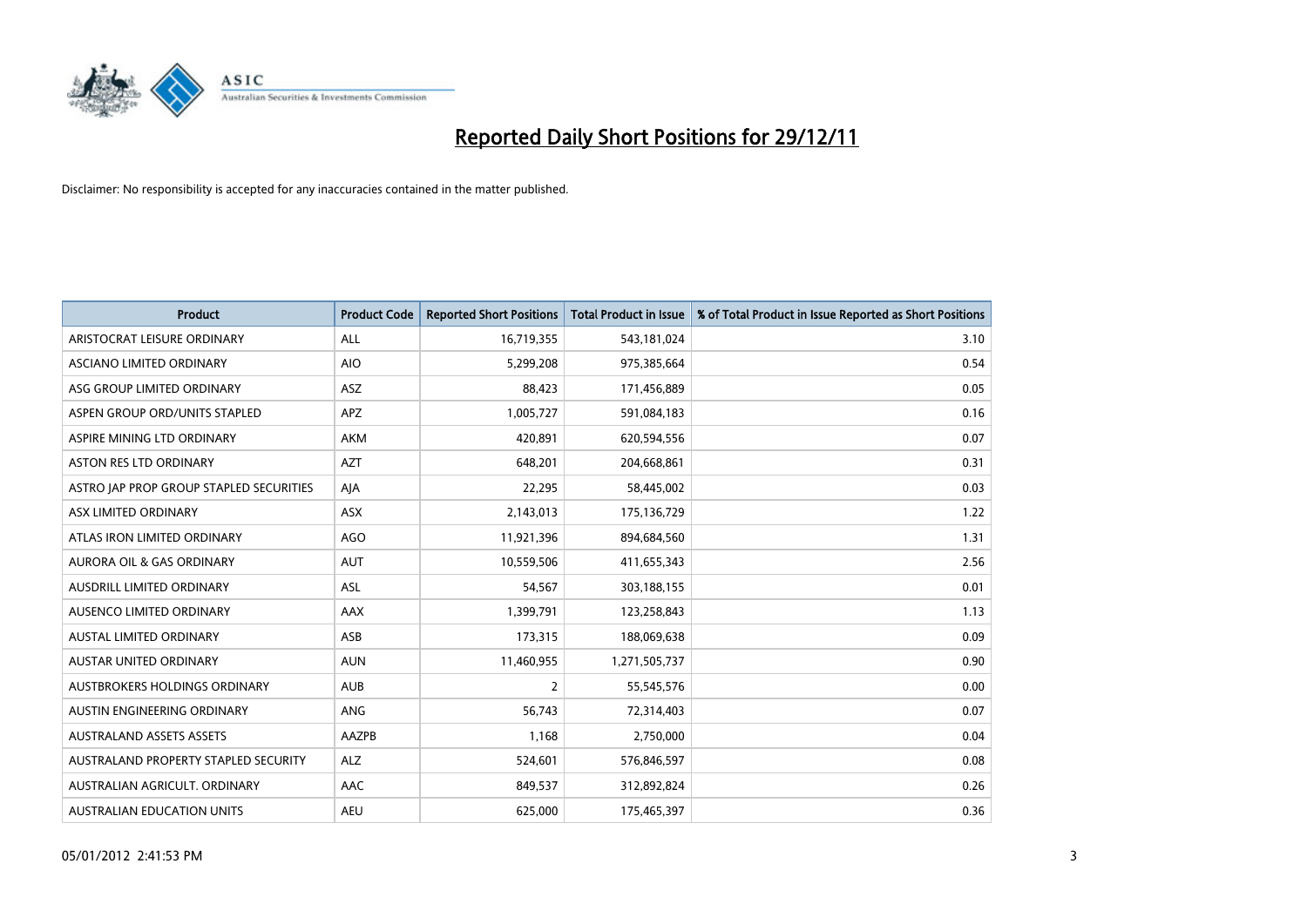

| <b>Product</b>                       | <b>Product Code</b> | <b>Reported Short Positions</b> | <b>Total Product in Issue</b> | % of Total Product in Issue Reported as Short Positions |
|--------------------------------------|---------------------|---------------------------------|-------------------------------|---------------------------------------------------------|
| AUSTRALIAN INFRASTR, UNITS/ORDINARY  | <b>AIX</b>          | 11,941,073                      | 620,733,944                   | 1.91                                                    |
| AUSTRALIAN MINES LTD ORDINARY        | <b>AUZ</b>          | 1,400,000                       | 636,910,317                   | 0.22                                                    |
| AUSTRALIAN PHARM, ORDINARY           | API                 | 696,590                         | 488,115,883                   | 0.14                                                    |
| AUTOMOTIVE HOLDINGS ORDINARY         | <b>AHE</b>          | 996                             | 260,579,682                   | 0.00                                                    |
| AVEXA LIMITED ORDINARY               | <b>AVX</b>          | 243,657                         | 847,688,779                   | 0.03                                                    |
| AWE LIMITED ORDINARY                 | <b>AWE</b>          | 1,913,317                       | 521,871,941                   | 0.36                                                    |
| AZUMAH RESOURCES ORDINARY            | <b>AZM</b>          | 58,875                          | 282,020,356                   | 0.02                                                    |
| <b>BANDANNA ENERGY ORDINARY</b>      | <b>BND</b>          | 1,550,056                       | 528,481,199                   | 0.28                                                    |
| BANK OF QUEENSLAND. ORDINARY         | <b>BOQ</b>          | 10,741,596                      | 229,598,329                   | 4.67                                                    |
| <b>BANNERMAN RESOURCES ORDINARY</b>  | <b>BMN</b>          | 75,402                          | 272,366,404                   | 0.03                                                    |
| <b>BATHURST RESOURCES ORDINARY</b>   | <b>BTU</b>          | 14,038,890                      | 689,447,997                   | 2.04                                                    |
| <b>BAUXITE RESOURCE LTD ORDINARY</b> | <b>BAU</b>          | 12,000                          | 235,379,896                   | 0.01                                                    |
| <b>BC IRON LIMITED ORDINARY</b>      | <b>BCI</b>          | 393,269                         | 95,311,000                    | 0.40                                                    |
| BEACH ENERGY LIMITED ORDINARY        | <b>BPT</b>          | 5,832,269                       | 1,112,199,119                 | 0.53                                                    |
| BEADELL RESOURCE LTD ORDINARY        | <b>BDR</b>          | 2,511,436                       | 657,906,946                   | 0.39                                                    |
| BENDIGO AND ADELAIDE ORDINARY        | <b>BEN</b>          | 5,225,508                       | 383,583,142                   | 1.35                                                    |
| BERKELEY RESOURCES ORDINARY          | <b>BKY</b>          | 203,722                         | 174,298,273                   | 0.12                                                    |
| BETASHARES ASX RES ETF UNITS         | <b>ORE</b>          | 88,220                          | 4,219,665                     | 2.09                                                    |
| <b>BHP BILLITON LIMITED ORDINARY</b> | <b>BHP</b>          | 29,662,633                      | 3,211,691,105                 | 0.88                                                    |
| <b>BILLABONG ORDINARY</b>            | <b>BBG</b>          | 25,221,196                      | 255,102,103                   | 9.89                                                    |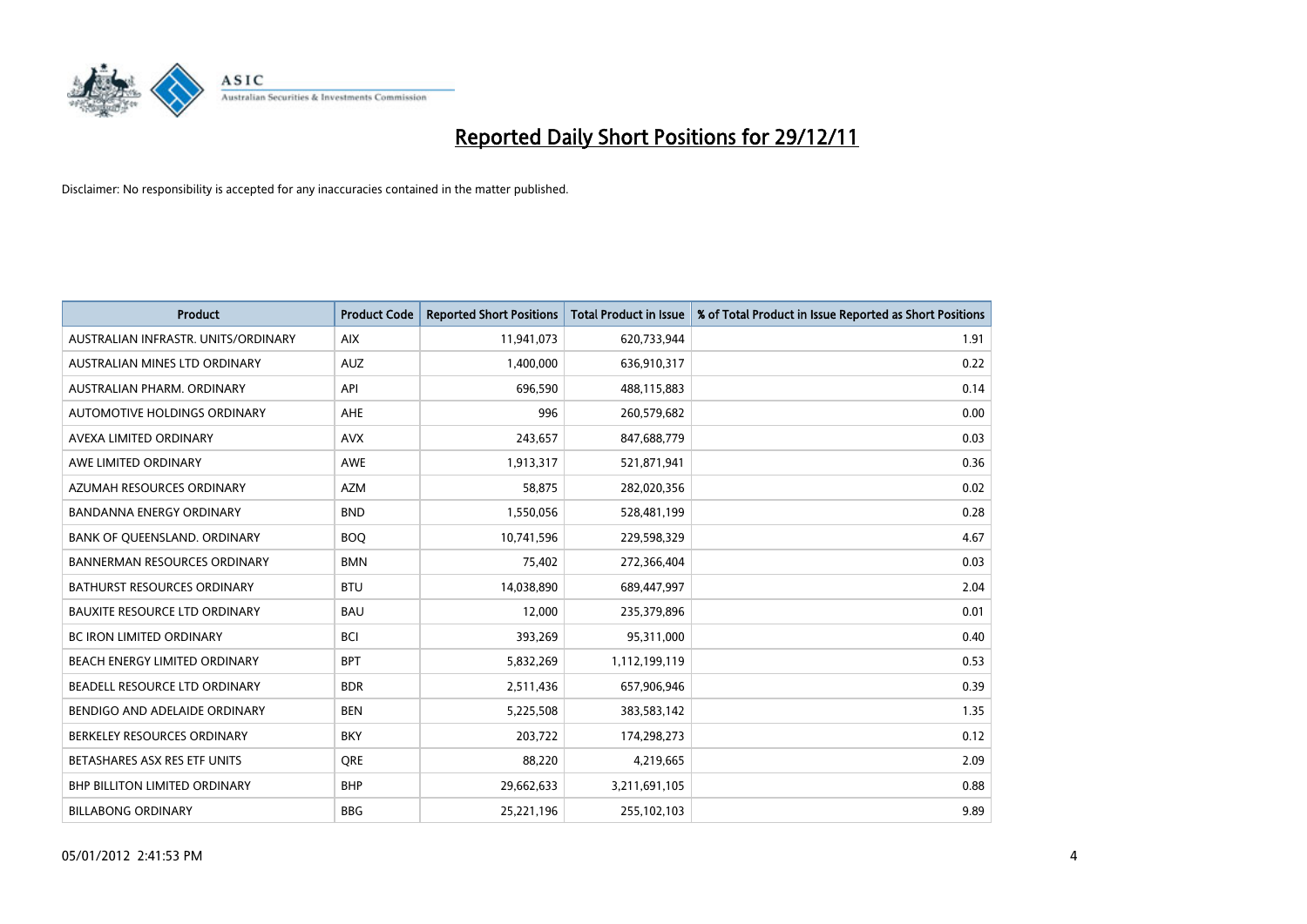

| <b>Product</b>                       | <b>Product Code</b> | <b>Reported Short Positions</b> | <b>Total Product in Issue</b> | % of Total Product in Issue Reported as Short Positions |
|--------------------------------------|---------------------|---------------------------------|-------------------------------|---------------------------------------------------------|
| <b>BIONOMICS LIMITED ORDINARY</b>    | <b>BNO</b>          | 4,513                           | 344,781,779                   | 0.00                                                    |
| <b>BIOTA HOLDINGS ORDINARY</b>       | <b>BTA</b>          | 1,493,189                       | 181,703,711                   | 0.82                                                    |
| <b>BISALLOY STEEL ORDINARY</b>       | <b>BIS</b>          | 84,480                          | 216,455,965                   | 0.04                                                    |
| BKI INVESTMENT LTD ORDINARY          | BKI                 | 508                             | 425,549,573                   | 0.00                                                    |
| <b>BLACKTHORN RESOURCES ORDINARY</b> | <b>BTR</b>          | 35,848                          | 122,918,000                   | 0.03                                                    |
| <b>BLUESCOPE STEEL LTD ORDINARY</b>  | <b>BSL</b>          | 42,989,527                      | 2,700,192,934                 | 1.59                                                    |
| <b>BOART LONGYEAR ORDINARY</b>       | <b>BLY</b>          | 3,259,307                       | 461,163,412                   | 0.70                                                    |
| <b>BOOM LOGISTICS ORDINARY</b>       | <b>BOL</b>          | 385,685                         | 468,663,585                   | 0.08                                                    |
| BORAL LIMITED. ORDINARY              | <b>BLD</b>          | 27,201,473                      | 744,729,957                   | 3.64                                                    |
| BOTSWANA METALS LTD ORDINARY         | <b>BML</b>          | 7.000                           | 143,717,013                   | 0.00                                                    |
| <b>BOW ENERGY LIMITED ORDINARY</b>   | <b>BOW</b>          | 21,917                          | 361,926,672                   | 0.01                                                    |
| <b>BRADKEN LIMITED ORDINARY</b>      | <b>BKN</b>          | 2,337,000                       | 166,624,800                   | 1.39                                                    |
| <b>BRAMBLES LIMITED ORDINARY</b>     | <b>BXB</b>          | 12,471,906                      | 1,480,367,384                 | 0.83                                                    |
| <b>BREVILLE GROUP LTD ORDINARY</b>   | <b>BRG</b>          | 2,739                           | 130,095,322                   | 0.00                                                    |
| <b>BRICKWORKS LIMITED ORDINARY</b>   | <b>BKW</b>          | 51,990                          | 147,567,333                   | 0.03                                                    |
| <b>BROCKMAN RESOURCES ORDINARY</b>   | <b>BRM</b>          | 113,267                         | 144,803,151                   | 0.07                                                    |
| BT INVESTMENT MNGMNT ORDINARY        | <b>BTT</b>          | 1,128,959                       | 267,906,977                   | 0.42                                                    |
| <b>BURU ENERGY ORDINARY</b>          | <b>BRU</b>          | 5,682,327                       | 234,204,477                   | 2.42                                                    |
| <b>BWP TRUST ORDINARY UNITS</b>      | <b>BWP</b>          | 324,046                         | 520,012,793                   | 0.05                                                    |
| CABCHARGE AUSTRALIA ORDINARY         | CAB                 | 544.194                         | 120.437.014                   | 0.46                                                    |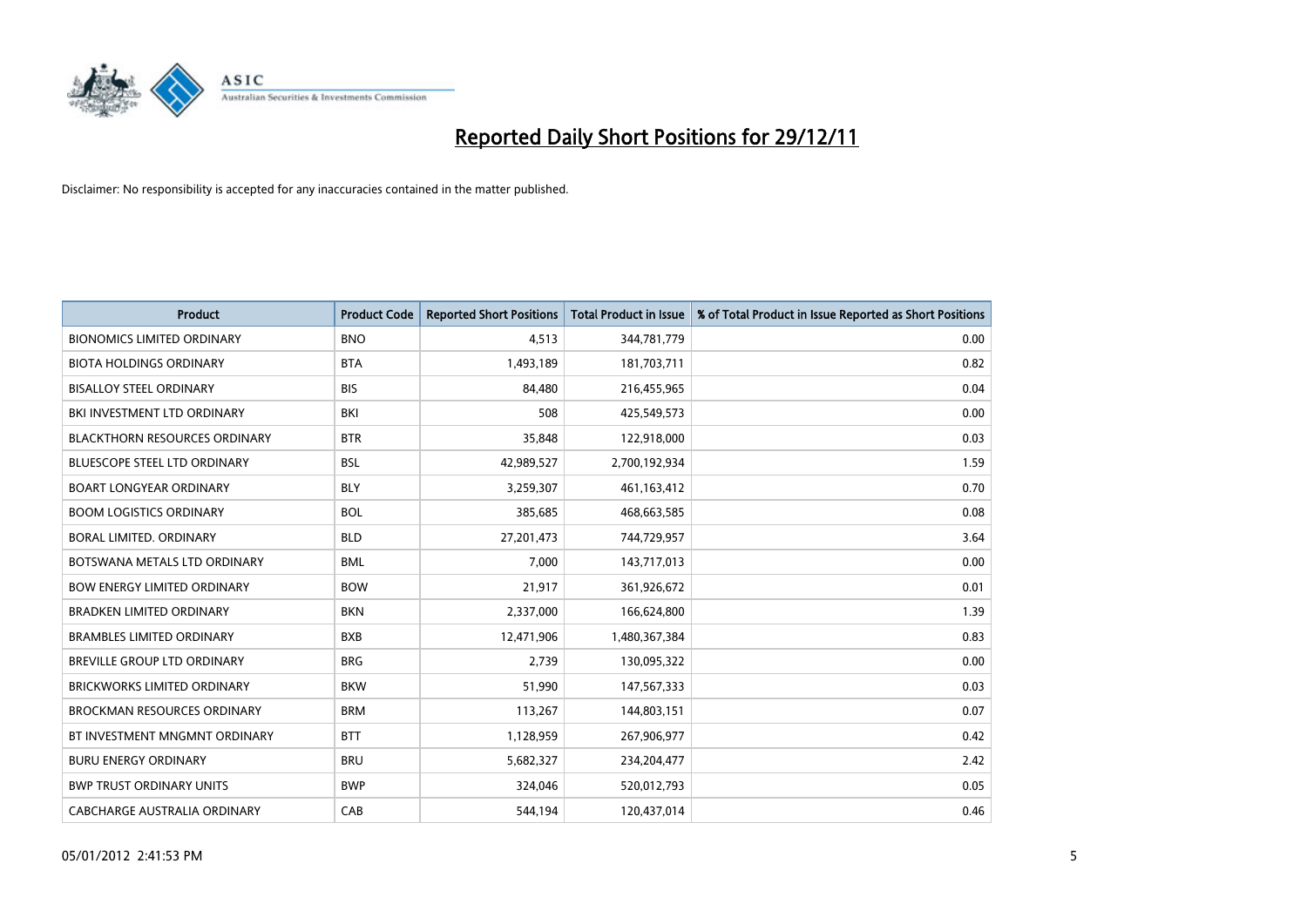

| <b>Product</b>                             | <b>Product Code</b> | <b>Reported Short Positions</b> | <b>Total Product in Issue</b> | % of Total Product in Issue Reported as Short Positions |
|--------------------------------------------|---------------------|---------------------------------|-------------------------------|---------------------------------------------------------|
| CALTEX AUSTRALIA ORDINARY                  | <b>CTX</b>          | 6,132,898                       | 270,000,000                   | 2.26                                                    |
| <b>CAMPBELL BROTHERS ORDINARY</b>          | <b>CPB</b>          | 580,331                         | 67,503,411                    | 0.86                                                    |
| CAPE LAMBERT RES LTD ORDINARY              | <b>CFE</b>          | 783,956                         | 688,108,792                   | 0.11                                                    |
| CARABELLA RES LTD ORDINARY                 | <b>CLR</b>          | 14,442                          | 123,101,882                   | 0.01                                                    |
| <b>CARBON ENERGY ORDINARY</b>              | <b>CNX</b>          | 452,836                         | 768,126,960                   | 0.06                                                    |
| <b>CARDNO LIMITED ORDINARY</b>             | <b>CDD</b>          | 4,876                           | 112,883,692                   | 0.00                                                    |
| CARNARVON PETROLEUM ORDINARY               | <b>CVN</b>          | 1,703,832                       | 693,320,634                   | 0.24                                                    |
| <b>CARNEGIE WAVE ENERGY ORDINARY</b>       | <b>CWE</b>          | 83,000                          | 901,487,627                   | 0.01                                                    |
| CARPATHIAN RESOURCES ORDINARY              | <b>CPN</b>          | 75,000                          | 304,535,101                   | 0.02                                                    |
| CARPENTARIA EXP. LTD ORDINARY              | CAP                 | 9.777                           | 98,991,301                    | 0.01                                                    |
| CARSALES.COM LTD ORDINARY                  | <b>CRZ</b>          | 10,450,723                      | 233, 264, 223                 | 4.49                                                    |
| <b>CASH CONVERTERS ORDINARY</b>            | CCV                 | 92,958                          | 379,761,025                   | 0.02                                                    |
| <b>CASPIAN OIL &amp; GAS ORDINARY</b>      | <b>CIG</b>          | 50.000                          | 1,331,500,513                 | 0.00                                                    |
| <b>CELLNET GROUP ORDINARY</b>              | <b>CLT</b>          | 1,342                           | 60,978,107                    | 0.00                                                    |
| CENTRAL PETROLEUM ORDINARY                 | <b>CTP</b>          | 11,455                          | 1,073,304,842                 | 0.00                                                    |
| <b>CENTRO PROPERTIES UNITS/ORD STAPLED</b> | <b>CNP</b>          | 2,537                           | 972,414,514                   | 0.00                                                    |
| CENTRO RETAIL AUST ORD/UNIT STAPLED SEC    | <b>CRF</b>          | 70,692                          | 1,340,723,189                 | 0.00                                                    |
| CENTRO RETAIL GROUP STAPLED SECURITIES     | <b>CER</b>          | 452,940                         | 2,286,399,424                 | 0.02                                                    |
| <b>CERAMIC FUEL CELLS ORDINARY</b>         | CFU                 | 357,430                         | 1,366,298,863                 | 0.03                                                    |
| <b>CFS RETAIL PROPERTY UNITS</b>           | <b>CFX</b>          | 100.605.614                     | 2,839,591,911                 | 3.56                                                    |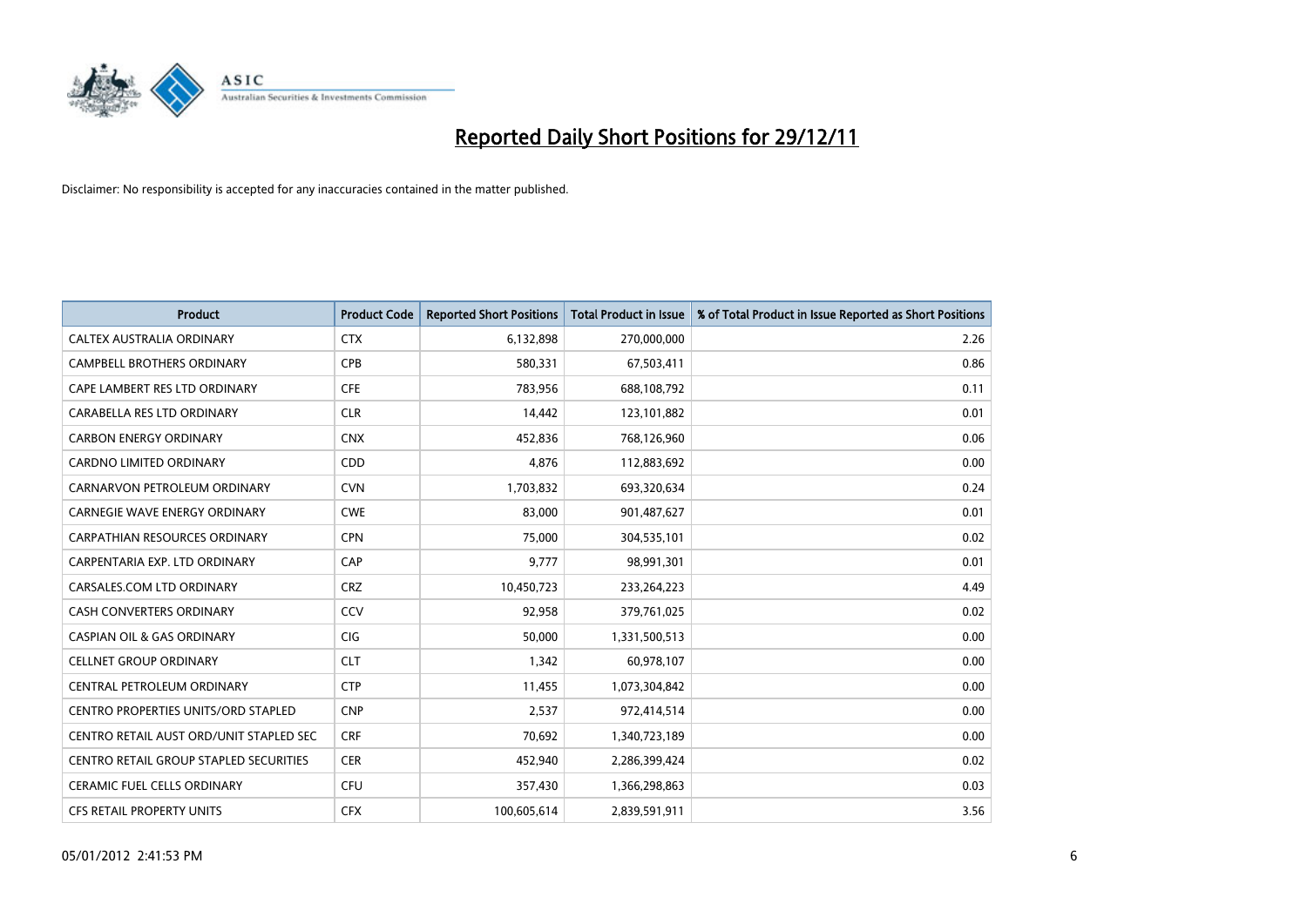

| <b>Product</b>                           | <b>Product Code</b> | <b>Reported Short Positions</b> | Total Product in Issue | % of Total Product in Issue Reported as Short Positions |
|------------------------------------------|---------------------|---------------------------------|------------------------|---------------------------------------------------------|
| <b>CHALICE GOLD MINES ORDINARY</b>       | <b>CHN</b>          | 200                             | 250,030,886            | 0.00                                                    |
| CHALLENGER DIV.PRO. STAPLED UNITS        | <b>CDI</b>          | 96,520                          | 883,903,667            | 0.00                                                    |
| <b>CHALLENGER INFRAST, STAPLED UNITS</b> | <b>CIF</b>          | 51,859                          | 316,223,785            | 0.01                                                    |
| CHALLENGER LIMITED ORDINARY              | <b>CGF</b>          | 5,677,171                       | 552,513,723            | 1.03                                                    |
| CHANDLER MACLEOD LTD ORDINARY            | <b>CMG</b>          | 11.970                          | 466,466,720            | 0.00                                                    |
| CHARTER HALL GROUP STAPLED US PROHIBIT.  | <b>CHC</b>          | 71,119                          | 308,055,896            | 0.01                                                    |
| <b>CHARTER HALL OFFICE UNIT</b>          | COO                 | 6,586,752                       | 493,319,730            | 1.33                                                    |
| <b>CHARTER HALL RETAIL UNITS</b>         | <b>CQR</b>          | 1,893,317                       | 299,628,571            | 0.63                                                    |
| <b>CHORUS LIMITED ORDINARY</b>           | <b>CNU</b>          | 850,559                         | 385,082,123            | 0.21                                                    |
| CITIGOLD CORP LTD ORDINARY               | <b>CTO</b>          | 227,348                         | 1,105,078,301          | 0.02                                                    |
| <b>CLOUGH LIMITED ORDINARY</b>           | <b>CLO</b>          | 121,917                         | 769,416,269            | 0.02                                                    |
| COAL OF AFRICA LTD ORDINARY              | <b>CZA</b>          | 138,350                         | 662,284,573            | 0.02                                                    |
| <b>COALSPUR MINES LTD ORDINARY</b>       | <b>CPL</b>          | 790,745                         | 579,768,744            | 0.13                                                    |
| <b>COBAR CONSOLIDATED ORDINARY</b>       | CCU                 | 25,314                          | 205,783,037            | 0.01                                                    |
| COCA-COLA AMATIL ORDINARY                | <b>CCL</b>          | 9,518,367                       | 759,567,552            | 1.23                                                    |
| <b>COCHLEAR LIMITED ORDINARY</b>         | <b>COH</b>          | 3,303,048                       | 56,902,433             | 5.78                                                    |
| COCKATOO COAL ORDINARY                   | <b>COK</b>          | 6,375,534                       | 1,016,196,908          | 0.62                                                    |
| <b>COFFEY INTERNATIONAL ORDINARY</b>     | <b>COF</b>          | 14,012                          | 239,260,027            | 0.00                                                    |
| <b>COKAL LTD ORDINARY</b>                | <b>CKA</b>          | 392,815                         | 173,845,134            | 0.23                                                    |
| COMMONWEALTH BANK, ORDINARY              | <b>CBA</b>          | 31,312,230                      | 1,581,280,593          | 1.96                                                    |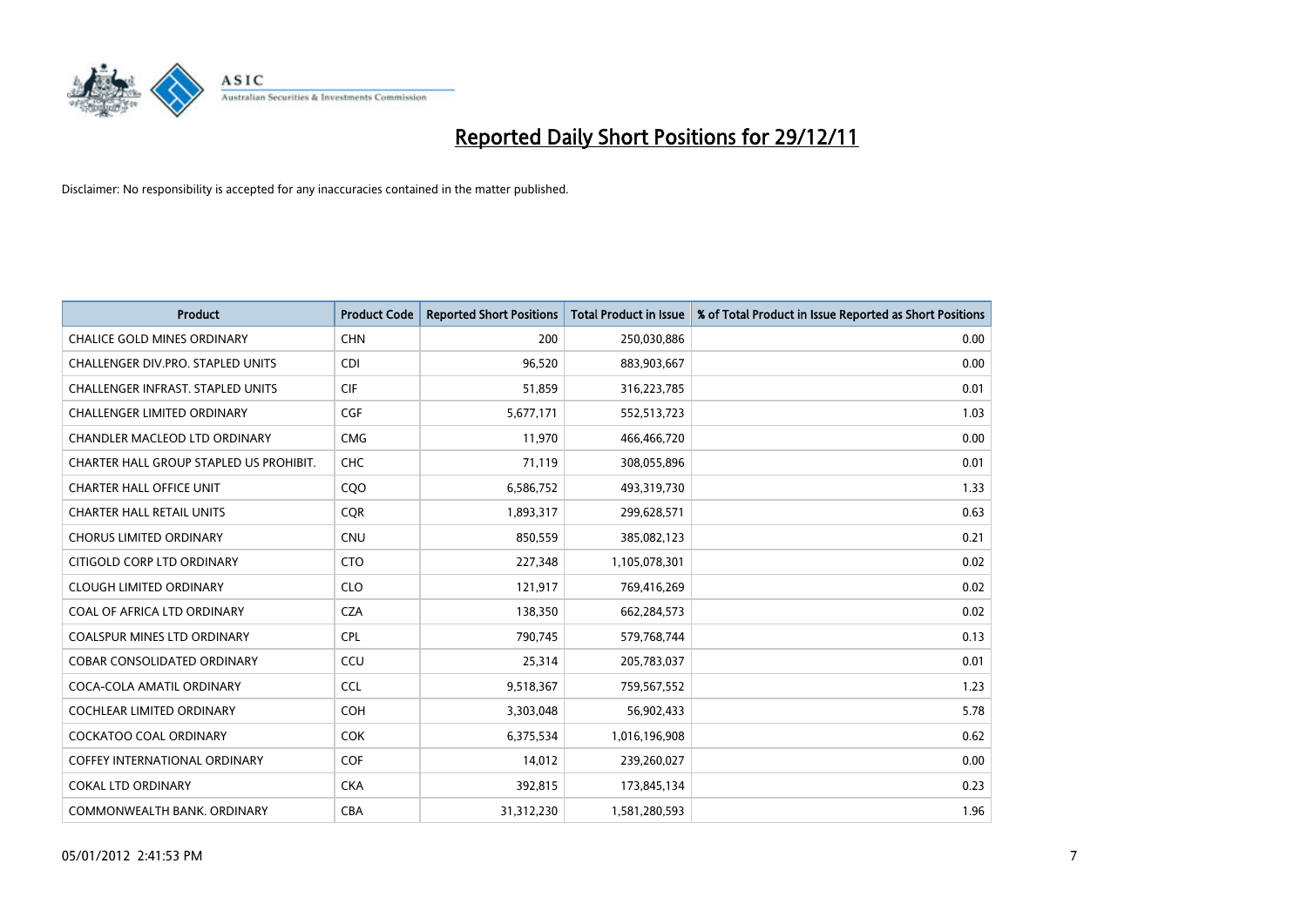

| <b>Product</b>                          | <b>Product Code</b> | <b>Reported Short Positions</b> | <b>Total Product in Issue</b> | % of Total Product in Issue Reported as Short Positions |
|-----------------------------------------|---------------------|---------------------------------|-------------------------------|---------------------------------------------------------|
| <b>COMMONWEALTH PROP ORDINARY UNITS</b> | <b>CPA</b>          | 17,332,177                      | 2,458,123,552                 | 0.71                                                    |
| <b>COMPASS RESOURCES ORDINARY</b>       | <b>CMR</b>          | 115,000                         | 1,403,744,100                 | 0.00                                                    |
| <b>COMPUTERSHARE LTD ORDINARY</b>       | <b>CPU</b>          | 6,098,599                       | 555,664,059                   | 1.08                                                    |
| CONSOLIDATED MEDIA. ORDINARY            | <b>CMI</b>          | 286,111                         | 561,834,996                   | 0.04                                                    |
| <b>CONTANGO MICROCAP ORDINARY</b>       | <b>CTN</b>          | 7.500                           | 147,467,406                   | 0.01                                                    |
| CONTINENTAL COAL LTD ORDINARY           | CCC                 | 48,635                          | 399,224,054                   | 0.01                                                    |
| <b>COOPER ENERGY LTD ORDINARY</b>       | <b>COE</b>          | 1,858,594                       | 292,576,001                   | 0.64                                                    |
| <b>COPPER STRIKE LTD ORDINARY</b>       | <b>CSE</b>          | 714                             | 129,455,571                   | 0.00                                                    |
| <b>CORDLIFE LIMITED ORDINARY</b>        | CBB                 |                                 | 150,887,354                   | 0.00                                                    |
| <b>CREDIT CORP GROUP ORDINARY</b>       | <b>CCP</b>          | 16,662                          | 45,571,114                    | 0.03                                                    |
| <b>CROMWELL PROP STAPLED SECURITIES</b> | <b>CMW</b>          | 341,997                         | 1,112,401,436                 | 0.03                                                    |
| <b>CROWN LIMITED ORDINARY</b>           | <b>CWN</b>          | 2,042,941                       | 728,394,185                   | 0.28                                                    |
| <b>CSG LIMITED ORDINARY</b>             | CSV                 | 656,234                         | 282,567,499                   | 0.23                                                    |
| <b>CSL LIMITED ORDINARY</b>             | <b>CSL</b>          | 5,408,860                       | 519,894,533                   | 1.02                                                    |
| <b>CSR LIMITED ORDINARY</b>             | <b>CSR</b>          | 16,489,290                      | 506,000,315                   | 3.26                                                    |
| <b>CUDECO LIMITED ORDINARY</b>          | CDU                 | 2,295,724                       | 159,849,865                   | 1.42                                                    |
| <b>CUSTOMERS LIMITED ORDINARY</b>       | <b>CUS</b>          | 11,253                          | 134,869,357                   | 0.01                                                    |
| DART ENERGY LTD ORDINARY                | <b>DTE</b>          | 2,859,344                       | 734,931,470                   | 0.39                                                    |
| DAVID JONES LIMITED ORDINARY            | <b>DIS</b>          | 44,952,247                      | 524,940,325                   | 8.56                                                    |
| <b>DECMIL GROUP LIMITED ORDINARY</b>    | <b>DCG</b>          | 183,395                         | 165,692,757                   | 0.10                                                    |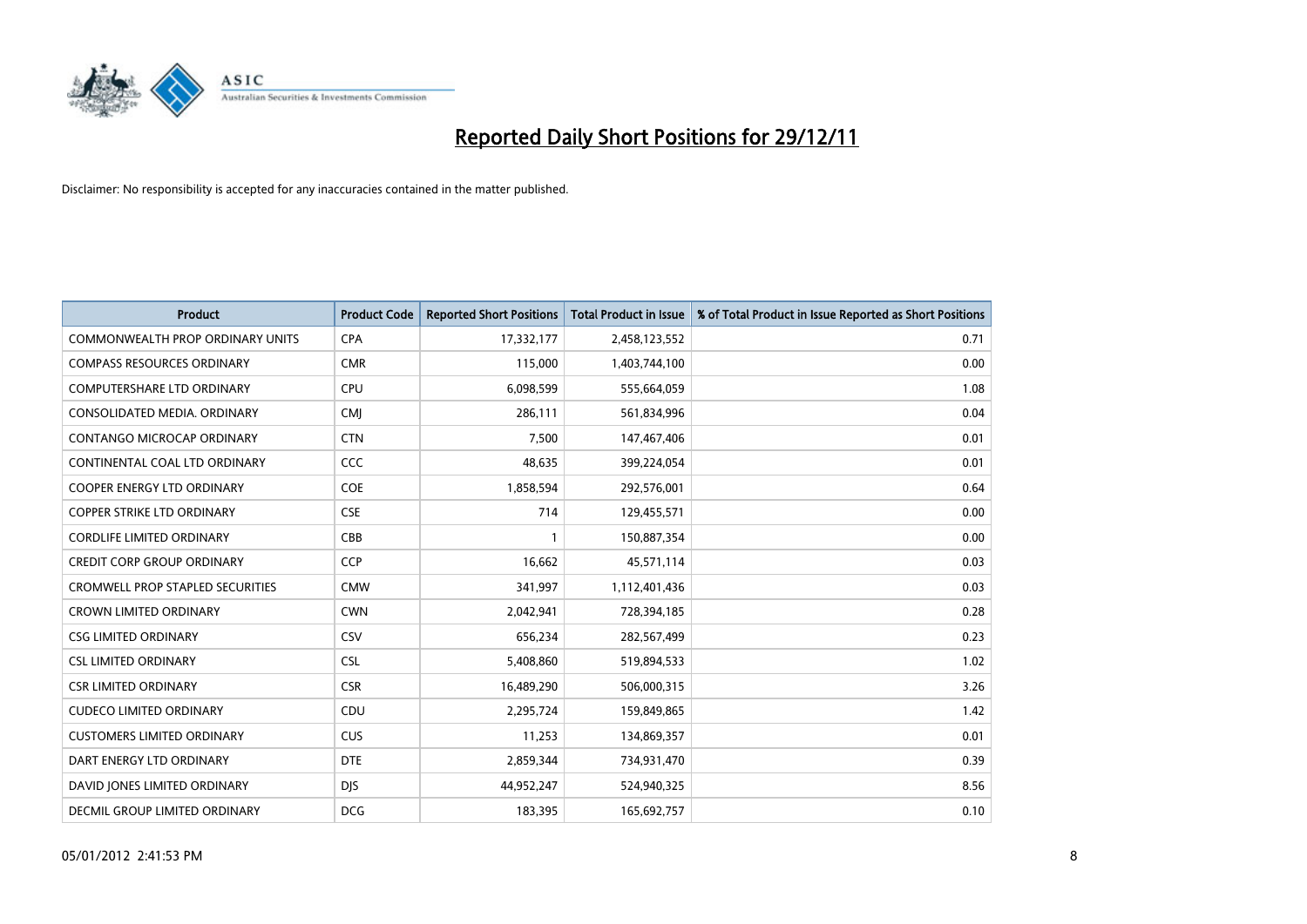

| <b>Product</b>                       | <b>Product Code</b> | <b>Reported Short Positions</b> | <b>Total Product in Issue</b> | % of Total Product in Issue Reported as Short Positions |
|--------------------------------------|---------------------|---------------------------------|-------------------------------|---------------------------------------------------------|
| DEEP YELLOW LIMITED ORDINARY         | <b>DYL</b>          | 15,876                          | 1,128,736,403                 | 0.00                                                    |
| DEVINE LIMITED ORDINARY              | <b>DVN</b>          | 1,011                           | 158,730,556                   | 0.00                                                    |
| DEXUS PROPERTY GROUP STAPLED UNITS   | <b>DXS</b>          | 64,000,452                      | 4,839,024,176                 | 1.31                                                    |
| DISCOVERY METALS LTD ORDINARY        | <b>DML</b>          | 7,355,203                       | 442,128,231                   | 1.67                                                    |
| DOMINO PIZZA ENTERPR ORDINARY        | <b>DMP</b>          | 41,576                          | 69,174,674                    | 0.06                                                    |
| DOWNER EDI LIMITED ORDINARY          | <b>DOW</b>          | 5,824,518                       | 429,100,296                   | 1.36                                                    |
| DRAGON MINING LTD ORDINARY           | <b>DRA</b>          | 8.000                           | 75,170,613                    | 0.01                                                    |
| DUET GROUP STAPLED US PROHIBIT.      | <b>DUE</b>          | 12,642,647                      | 1,091,628,341                 | 1.15                                                    |
| DULUXGROUP LIMITED ORDINARY          | <b>DLX</b>          | 9,892,377                       | 367,456,259                   | 2.67                                                    |
| <b>DWS LTD ORDINARY</b>              | <b>DWS</b>          | 3,800                           | 132,362,763                   | 0.00                                                    |
| ECHO ENTERTAINMENT ORDINARY          | <b>EGP</b>          | 4,243,725                       | 688,019,737                   | 0.61                                                    |
| <b>ELDERS LIMITED ORDINARY</b>       | <b>ELD</b>          | 13,887,071                      | 448,598,480                   | 3.10                                                    |
| ELDORADO GOLD CORP CDI 1:1           | EAU                 | 37,067                          | 9,175,768                     | 0.39                                                    |
| ELEMENTAL MINERALS ORDINARY          | <b>ELM</b>          | 436,127                         | 224,948,825                   | 0.18                                                    |
| ELEMENTOS LIMITED ORDINARY           | <b>ELT</b>          | 16                              | 82,383,526                    | 0.00                                                    |
| ELIXIR PETROLEUM LTD ORDINARY        | <b>EXR</b>          | 324,400                         | 217,288,472                   | 0.15                                                    |
| <b>EMECO HOLDINGS ORDINARY</b>       | <b>EHL</b>          | 1,168,818                       | 631,237,586                   | 0.19                                                    |
| <b>ENDEAVOUR MIN CORP CDI 1:1</b>    | <b>EVR</b>          | 134,207                         | 129,197,662                   | 0.10                                                    |
| <b>ENERGY RESOURCES ORDINARY 'A'</b> | <b>ERA</b>          | 3,417,978                       | 517,725,062                   | 0.65                                                    |
| <b>ENERGY WORLD CORPOR, ORDINARY</b> | <b>EWC</b>          | 20.089.371                      | 1,734,166,672                 | 1.16                                                    |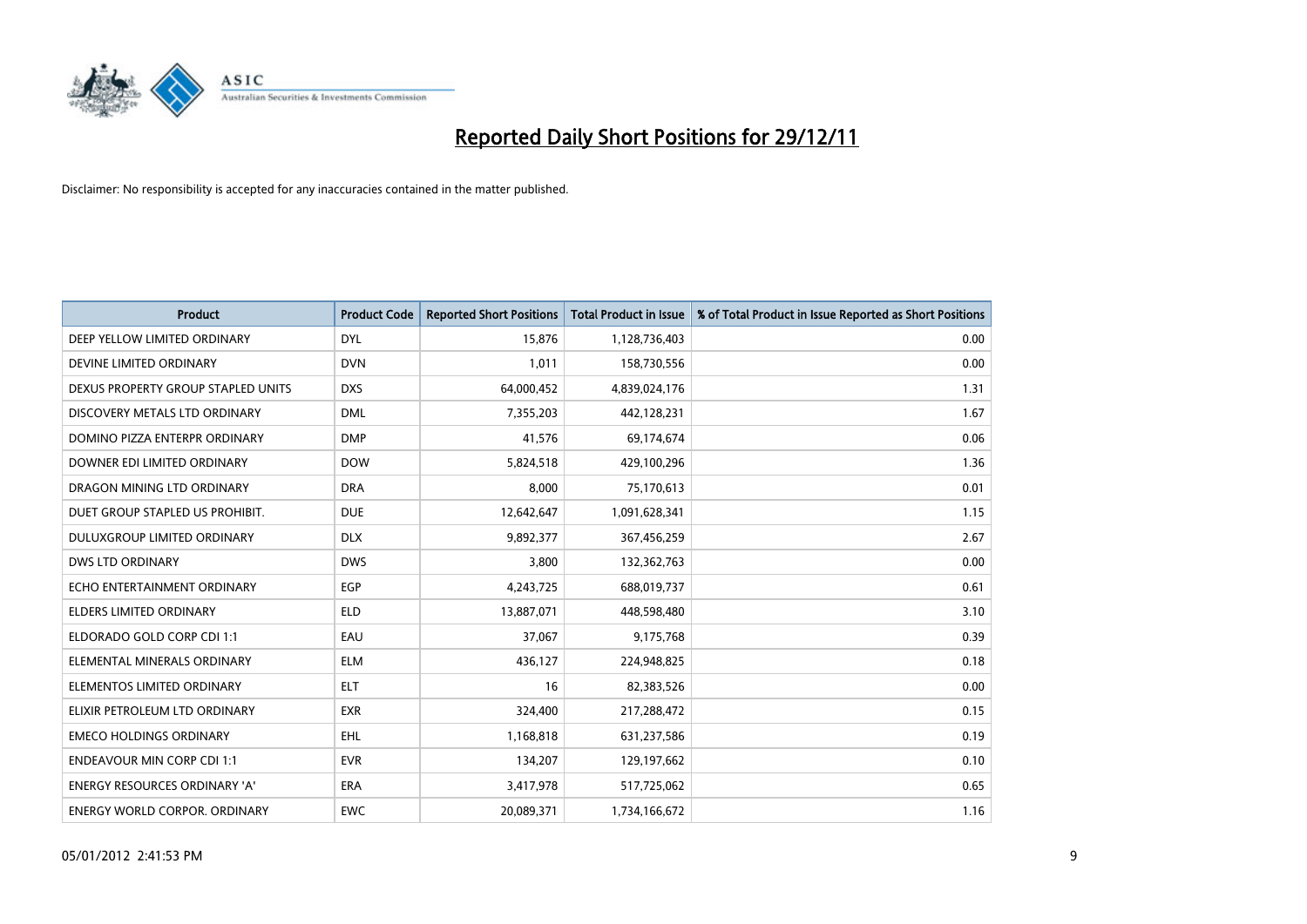

| <b>Product</b>                               | <b>Product Code</b> | <b>Reported Short Positions</b> | <b>Total Product in Issue</b> | % of Total Product in Issue Reported as Short Positions |
|----------------------------------------------|---------------------|---------------------------------|-------------------------------|---------------------------------------------------------|
| <b>ENTEK ENERGY LTD ORDINARY</b>             | ETE                 | 489,903                         | 510,657,387                   | 0.10                                                    |
| <b>ENTELLECT LIMITED ORDINARY</b>            | <b>ESN</b>          | 464,050                         | 985,337,932                   | 0.05                                                    |
| <b>ENVESTRA LIMITED ORDINARY</b>             | <b>ENV</b>          | 2,194,262                       | 1,547,890,032                 | 0.14                                                    |
| EVOLUTION MINING LTD ORDINARY                | <b>EVN</b>          | 1,583,210                       | 700,995,107                   | 0.22                                                    |
| EXOMA ENERGY LIMITED ORDINARY                | <b>EXE</b>          | 281,678                         | 417,357,759                   | 0.07                                                    |
| <b>EXTRACT RESOURCES ORDINARY</b>            | <b>EXT</b>          | 1,042,517                       | 251,159,163                   | 0.41                                                    |
| FAIRFAX MEDIA LTD ORDINARY                   | <b>FXI</b>          | 238,892,183                     | 2,351,955,725                 | 10.18                                                   |
| FANTASTIC HOLDINGS ORDINARY                  | <b>FAN</b>          | 1,220                           | 102,739,538                   | 0.00                                                    |
| <b>FAR LTD ORDINARY</b>                      | <b>FAR</b>          | 21,000,000                      | 2,150,080,157                 | 0.98                                                    |
| FISHER & PAYKEL APP. ORDINARY                | <b>FPA</b>          | 128,298                         | 724,235,162                   | 0.02                                                    |
| FISHER & PAYKEL H. ORDINARY                  | <b>FPH</b>          | 1,999                           | 530,030,707                   | 0.00                                                    |
| <b>FKP PROPERTY GROUP STAPLED SECURITIES</b> | <b>FKP</b>          | 41,381,070                      | 1,197,968,723                 | 3.44                                                    |
| FLEETWOOD CORP ORDINARY                      | <b>FWD</b>          | 232,576                         | 58,850,214                    | 0.39                                                    |
| FLETCHER BUILDING ORDINARY                   | <b>FBU</b>          | 9,653,032                       | 680,739,504                   | 1.40                                                    |
| FLEXIGROUP LIMITED ORDINARY                  | <b>FXL</b>          | 62,151                          | 279,268,329                   | 0.02                                                    |
| FLIGHT CENTRE ORDINARY                       | <b>FLT</b>          | 7,257,918                       | 99,997,851                    | 7.25                                                    |
| FLINDERS MINES LTD ORDINARY                  | <b>FMS</b>          | 22,569,938                      | 1,821,300,404                 | 1.24                                                    |
| FOCUS MINERALS LTD ORDINARY                  | <b>FML</b>          | 1,380,900                       | 4,320,773,701                 | 0.02                                                    |
| <b>FORGE GROUP LIMITED ORDINARY</b>          | FGE                 | 119,945                         | 83,429,014                    | 0.13                                                    |
| FORTE ENERGY NL ORDINARY                     | FTE                 | 2,667,039                       | 695,589,311                   | 0.38                                                    |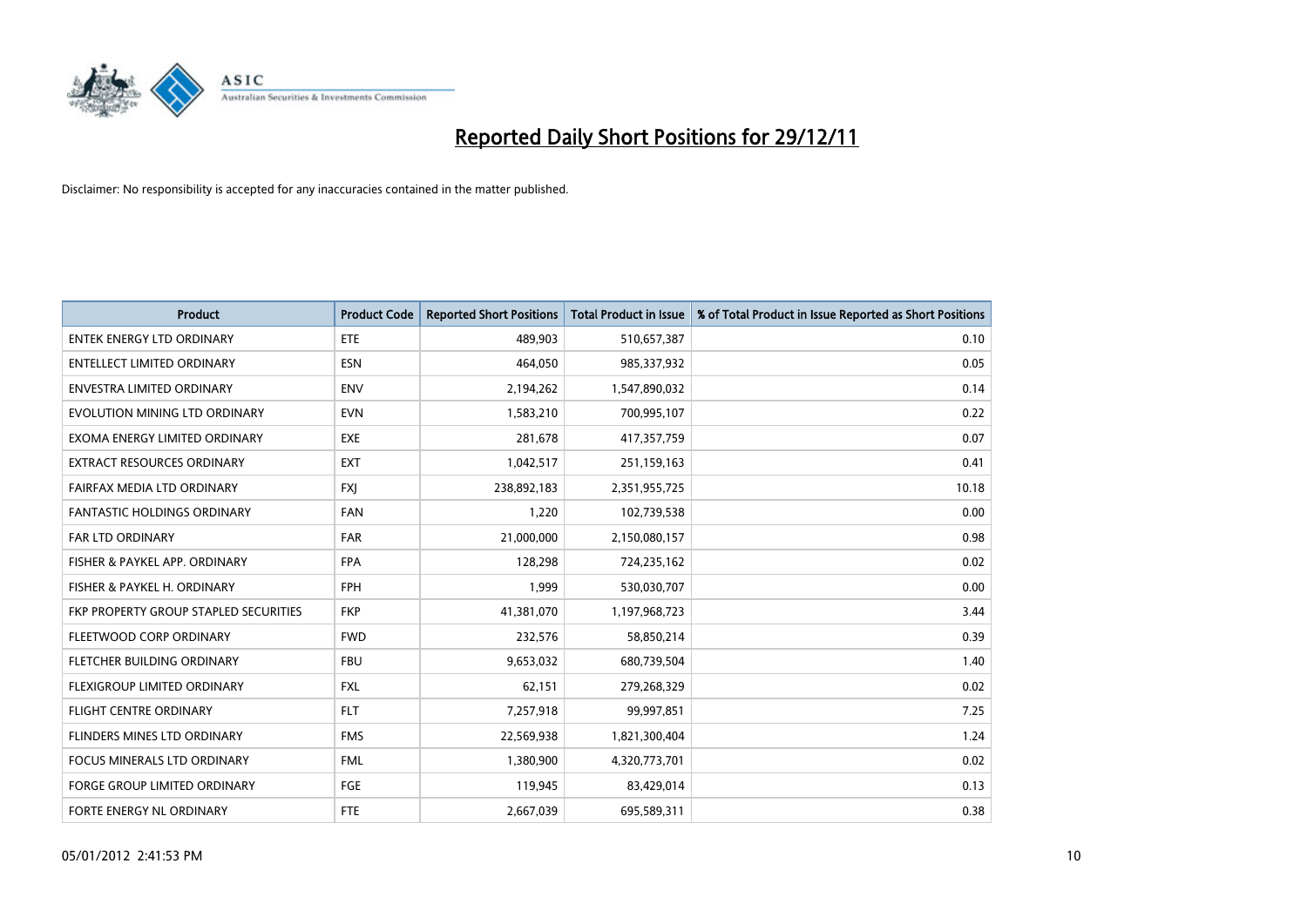

| <b>Product</b>                            | <b>Product Code</b> | <b>Reported Short Positions</b> | <b>Total Product in Issue</b> | % of Total Product in Issue Reported as Short Positions |
|-------------------------------------------|---------------------|---------------------------------|-------------------------------|---------------------------------------------------------|
| <b>FORTESCUE METALS GRP ORDINARY</b>      | <b>FMG</b>          | 51,092,502                      | 3,113,798,659                 | 1.60                                                    |
| <b>FUNTASTIC LIMITED ORDINARY</b>         | <b>FUN</b>          | 322,528                         | 340,997,682                   | 0.09                                                    |
| <b>G.U.D. HOLDINGS ORDINARY</b>           | GUD                 | 524,549                         | 70,107,387                    | 0.73                                                    |
| <b>GALAXY RESOURCES ORDINARY</b>          | GXY                 | 1,376,206                       | 323,327,000                   | 0.40                                                    |
| <b>GEODYNAMICS LIMITED ORDINARY</b>       | GDY                 | 34,226                          | 338,200,845                   | 0.01                                                    |
| <b>GINDALBIE METALS LTD ORDINARY</b>      | GBG                 | 27,068,072                      | 1,247,487,454                 | 2.17                                                    |
| <b>GLOBAL MINING ORDINARY</b>             | <b>GMI</b>          | 8,951                           | 183,235,535                   | 0.00                                                    |
| <b>GLOUCESTER COAL ORDINARY</b>           | GCL                 | 1,494,549                       | 202,905,967                   | 0.73                                                    |
| <b>GME RESOURCES LTD ORDINARY</b>         | <b>GME</b>          | 800                             | 322,635,902                   | 0.00                                                    |
| <b>GOLD ONE INT LTD ORDINARY</b>          | <b>GDO</b>          | 314,026                         | 1,040,189,093                 | 0.03                                                    |
| <b>GOLD ROAD RES LTD ORDINARY</b>         | <b>GOR</b>          | 182,384                         | 389,650,665                   | 0.05                                                    |
| <b>GOLDEN WEST RESOURCE ORDINARY</b>      | <b>GWR</b>          | 1,617                           | 192,082,567                   | 0.00                                                    |
| <b>GOODMAN FIELDER. ORDINARY</b>          | GFF                 | 66,776,044                      | 1,955,559,207                 | 3.41                                                    |
| <b>GOODMAN GROUP STAPLED US PROHIBIT.</b> | <b>GMG</b>          | 102,777,087                     | 7,699,816,741                 | 1.32                                                    |
| <b>GPT GROUP STAPLED SEC.</b>             | <b>GPT</b>          | 21,545,763                      | 1,817,396,432                 | 1.18                                                    |
| <b>GRAINCORP LIMITED A CLASS ORDINARY</b> | <b>GNC</b>          | 798,310                         | 198,318,900                   | 0.40                                                    |
| <b>GRANGE RESOURCES. ORDINARY</b>         | GRR                 | 377,041                         | 1,153,937,134                 | 0.02                                                    |
| <b>GREENCAP LIMITED ORDINARY</b>          | GCG                 |                                 | 262,515,385                   | 0.00                                                    |
| <b>GREENLAND MIN EN LTD ORDINARY</b>      | GGG                 | 3,089,728                       | 416,390,488                   | 0.73                                                    |
| <b>GRYPHON MINERALS LTD ORDINARY</b>      | GRY                 | 1,348,433                       | 348,164,983                   | 0.37                                                    |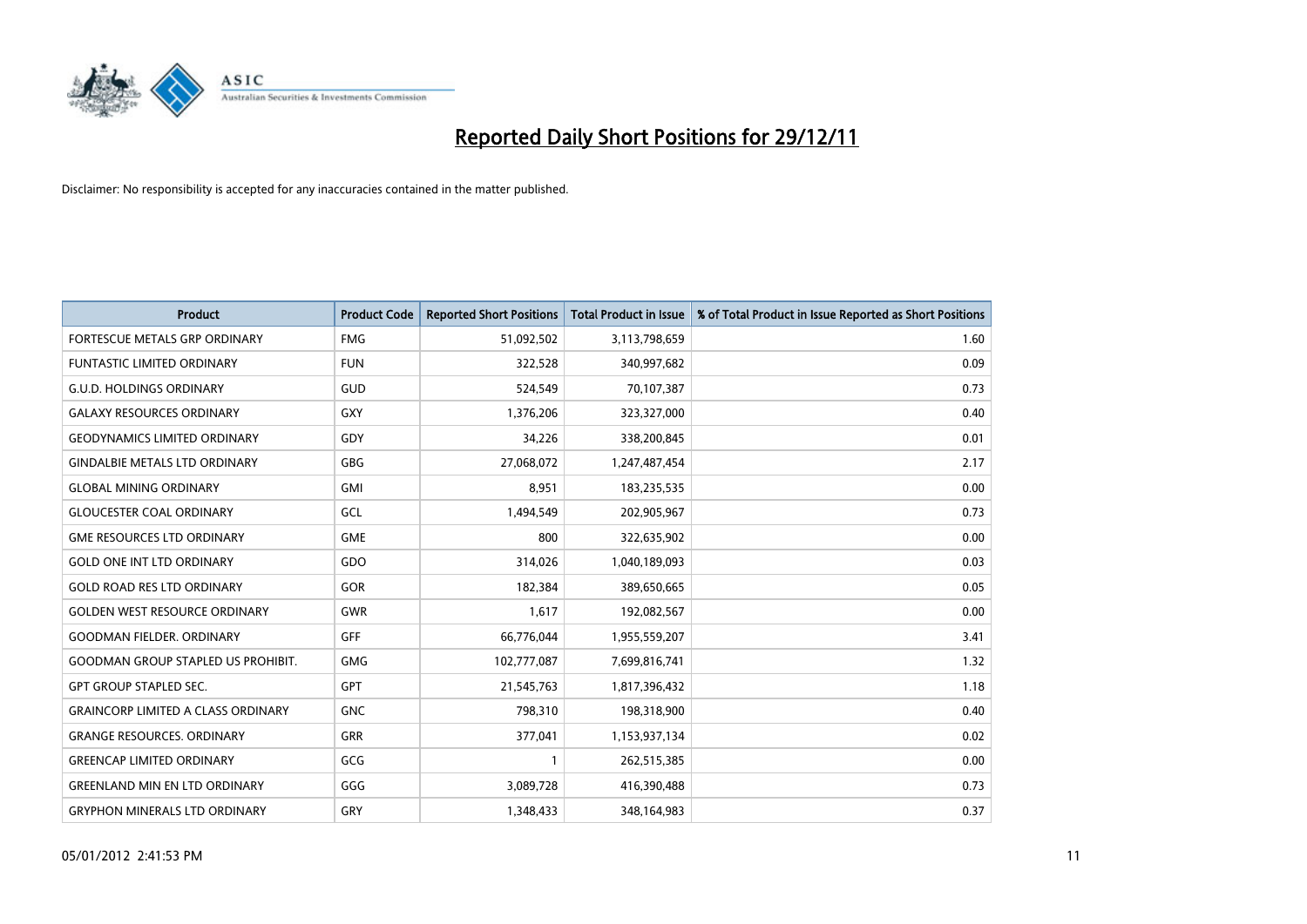

| <b>Product</b>                        | <b>Product Code</b> | <b>Reported Short Positions</b> | <b>Total Product in Issue</b> | % of Total Product in Issue Reported as Short Positions |
|---------------------------------------|---------------------|---------------------------------|-------------------------------|---------------------------------------------------------|
| <b>GUILDFORD COAL LTD ORDINARY</b>    | <b>GUF</b>          | 1,158,250                       | 230,523,734                   | 0.50                                                    |
| <b>GUINNESS PEAT GROUP. CDI 1:1</b>   | <b>GPG</b>          | 54                              | 282,655,688                   | 0.00                                                    |
| <b>GUNNS LIMITED ORDINARY</b>         | <b>GNS</b>          | 36,000,147                      | 848,401,559                   | 4.22                                                    |
| <b>GWA GROUP LTD ORDINARY</b>         | <b>GWA</b>          | 11,291,478                      | 301,525,014                   | 3.75                                                    |
| <b>HARVEY NORMAN ORDINARY</b>         | <b>HVN</b>          | 52,866,246                      | 1,062,316,784                 | 4.98                                                    |
| HASTIE GROUP LIMITED ORDINARY         | <b>HST</b>          | 196,377                         | 137,353,504                   | 0.13                                                    |
| HASTINGS DIVERSIFIED STAPLED SECURITY | <b>HDF</b>          | 2,282,704                       | 530,001,072                   | 0.43                                                    |
| <b>HEARTWARE INT INC CDI 35:1</b>     | <b>HIN</b>          | 272,008                         | 43,772,855                    | 0.62                                                    |
| <b>HENDERSON GROUP CDI 1:1</b>        | <b>HGG</b>          | 9,365,134                       | 668,374,277                   | 1.39                                                    |
| HEA HOLDINGS LIMITED ORDINARY         | <b>HFA</b>          | 16,273                          | 117,332,831                   | 0.01                                                    |
| HIGHLANDS PACIFIC ORDINARY            | <b>HIG</b>          | 2,416,464                       | 686,082,148                   | 0.35                                                    |
| HILLGROVE RES LTD ORDINARY            | <b>HGO</b>          | 4,701,910                       | 793,698,575                   | 0.58                                                    |
| <b>HILLS HOLDINGS LTD ORDINARY</b>    | <b>HIL</b>          | 3,842,202                       | 246,349,244                   | 1.53                                                    |
| HORIZON OIL LIMITED ORDINARY          | <b>HZN</b>          | 19,224,181                      | 1,130,811,515                 | 1.70                                                    |
| HUNNU COAL LIMITED ORDINARY           | <b>HUN</b>          | 14,613                          | 218,565,002                   | 0.00                                                    |
| <b>ICON ENERGY LIMITED ORDINARY</b>   | <b>ICN</b>          | 2,130                           | 469,301,394                   | 0.00                                                    |
| <b>IINET LIMITED ORDINARY</b>         | <b>IIN</b>          | 122,874                         | 148,654,401                   | 0.08                                                    |
| ILUKA RESOURCES ORDINARY              | ILU                 | 10,423,839                      | 418,700,517                   | 2.47                                                    |
| <b>IMDEX LIMITED ORDINARY</b>         | <b>IMD</b>          | 1,732,704                       | 204,447,435                   | 0.85                                                    |
| IMF (AUSTRALIA) LTD ORDINARY          | <b>IMF</b>          | 330,821                         | 123,828,193                   | 0.26                                                    |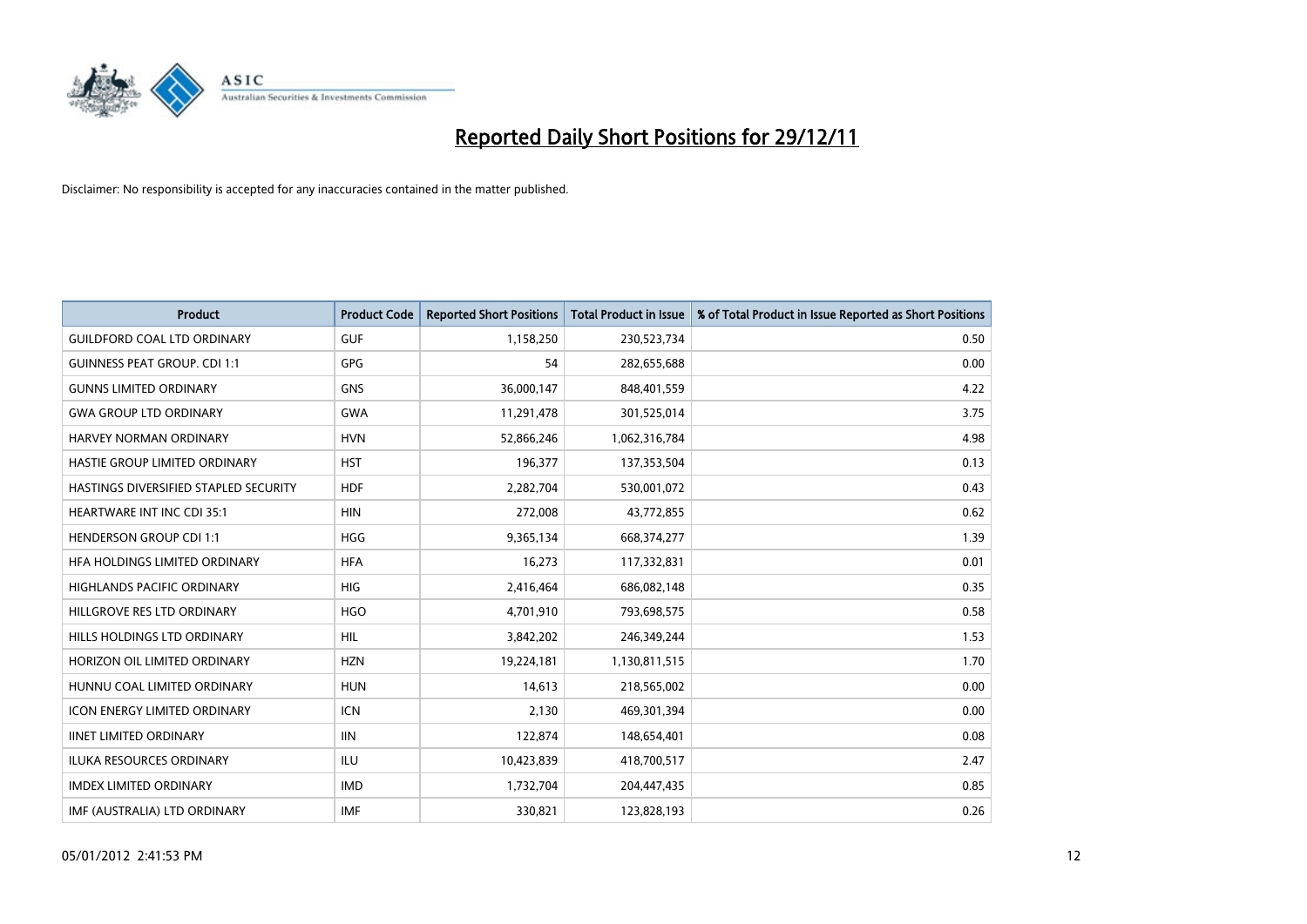

| <b>Product</b>                                | <b>Product Code</b> | <b>Reported Short Positions</b> | <b>Total Product in Issue</b> | % of Total Product in Issue Reported as Short Positions |
|-----------------------------------------------|---------------------|---------------------------------|-------------------------------|---------------------------------------------------------|
| <b>IMX RESOURCES LTD ORDINARY</b>             | <b>IXR</b>          | 20.000                          | 262,612,803                   | 0.01                                                    |
| <b>INCITEC PIVOT ORDINARY</b>                 | IPL                 | 2,726,136                       | 1,628,730,107                 | 0.16                                                    |
| <b>INDEPENDENCE GROUP ORDINARY</b>            | <b>IGO</b>          | 5,592,170                       | 232,525,035                   | 2.38                                                    |
| INDOPHIL RESOURCES ORDINARY                   | <b>IRN</b>          | 1,038,113                       | 995,437,860                   | 0.10                                                    |
| <b>INDUSTREA LIMITED ORDINARY</b>             | <b>IDL</b>          | 1,155,437                       | 368,992,435                   | 0.30                                                    |
| <b>INFIGEN ENERGY STAPLED SECURITIES</b>      | <b>IFN</b>          | 5,614,953                       | 762,265,972                   | 0.75                                                    |
| ING RE COM GROUP STAPLED SECURITIES           | ILF.                | 3.583                           | 441,029,194                   | 0.00                                                    |
| <b>INSURANCE AUSTRALIA ORDINARY</b>           | IAG                 | 4,623,099                       | 2,079,034,021                 | 0.20                                                    |
| INTEGRA MINING LTD. ORDINARY                  | <b>IGR</b>          | 6,063,126                       | 846,293,881                   | 0.72                                                    |
| <b>INTREPID MINES ORDINARY</b>                | <b>IAU</b>          | 3,733,698                       | 523,813,947                   | 0.72                                                    |
| <b>INVESTA OFFICE FUND STAPLED SECURITIES</b> | <b>IOF</b>          | 7,713,096                       | 2,657,463,999                 | 0.29                                                    |
| <b>INVOCARE LIMITED ORDINARY</b>              | <b>IVC</b>          | 1,508,002                       | 110,030,298                   | 1.37                                                    |
| <b>ION LIMITED ORDINARY</b>                   | <b>ION</b>          | 164,453                         | 256,365,105                   | 0.06                                                    |
| <b>IOOF HOLDINGS LTD ORDINARY</b>             | IFL.                | 835,973                         | 229,794,395                   | 0.36                                                    |
| <b>IRESS MARKET TECH. ORDINARY</b>            | <b>IRE</b>          | 1,264,007                       | 127,036,010                   | 1.00                                                    |
| <b>IRON ORE HOLDINGS ORDINARY</b>             | <b>IOH</b>          | 37,328                          | 166,087,005                   | 0.02                                                    |
| ISHARES MSCI AUS 200 ISHARES MSCI AUS 200     | IOZ                 | 74,077                          | 2,701,394                     | 2.74                                                    |
| ISHARES MSCI EM MKTS CDI 1:1                  | IEM                 | 22,011                          | 425,700,000                   | 0.01                                                    |
| ISHARES S&P HIGH DIV ISHARES S&P HIGH DIV     | <b>IHD</b>          | 100,000                         | 2,301,253                     | 4.35                                                    |
| ISHARES SMALL ORDS ISHARES SMALL ORDS         | <b>ISO</b>          | 935.642                         | 5,401,916                     | 17.32                                                   |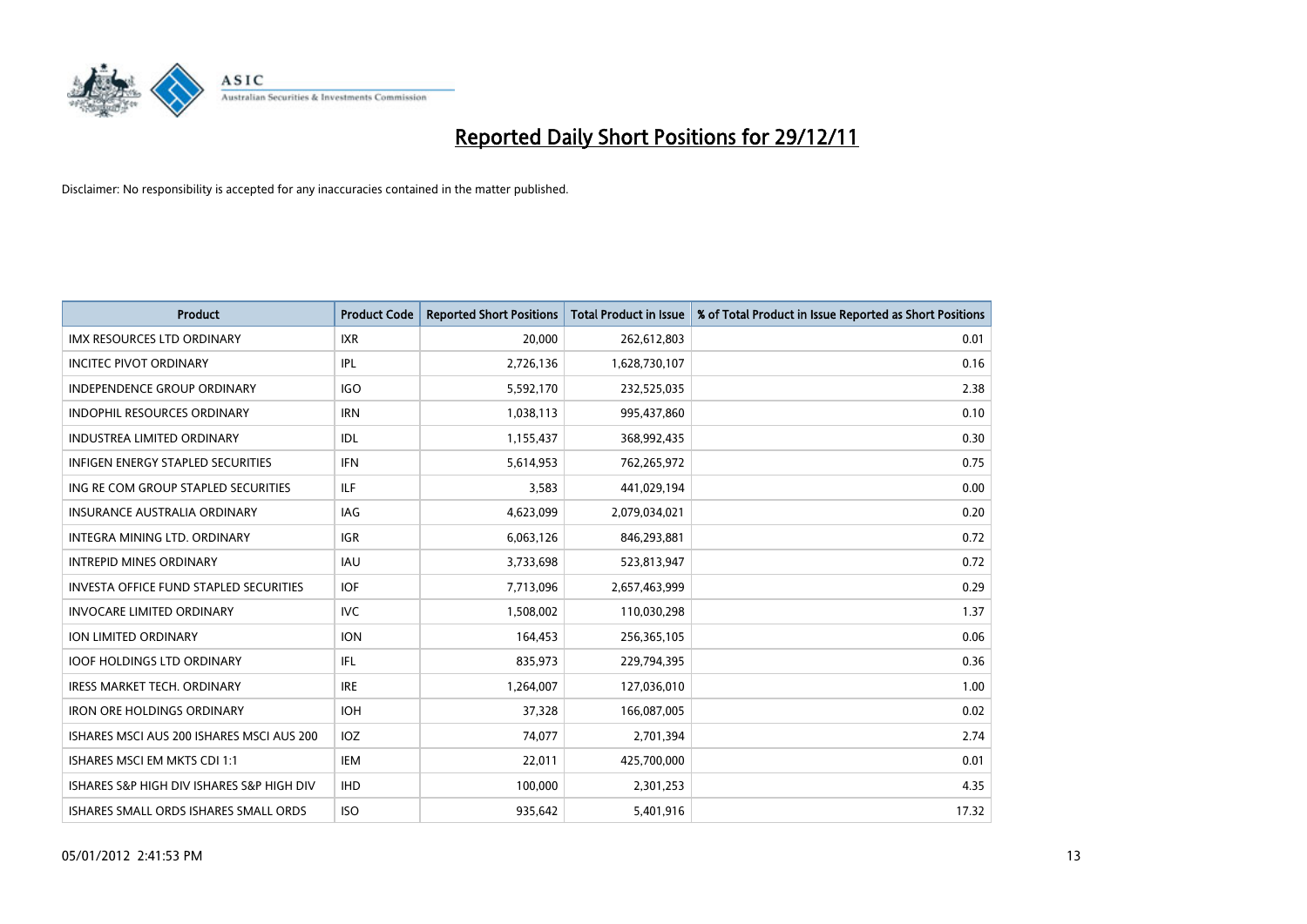

| <b>Product</b>                                  | <b>Product Code</b> | <b>Reported Short Positions</b> | <b>Total Product in Issue</b> | % of Total Product in Issue Reported as Short Positions |
|-------------------------------------------------|---------------------|---------------------------------|-------------------------------|---------------------------------------------------------|
| <b>IVANHOE AUSTRALIA ORDINARY</b>               | <b>IVA</b>          | 1,504,060                       | 552,385,295                   | 0.26                                                    |
| <b>JAMES HARDIE INDUST CHESS DEPOSITARY INT</b> | <b>IHX</b>          | 15,718,527                      | 435,721,099                   | 3.61                                                    |
| <b>JAMESON RESOURCES ORDINARY</b>               | <b>JAL</b>          | 1,600,000                       | 124,783,676                   | 1.28                                                    |
| <b>JB HI-FI LIMITED ORDINARY</b>                | <b>IBH</b>          | 20,742,702                      | 98,833,643                    | 21.01                                                   |
| <b>KAGARA LTD ORDINARY</b>                      | <b>KZL</b>          | 12,134,909                      | 798,953,117                   | 1.53                                                    |
| KAROON GAS AUSTRALIA ORDINARY                   | <b>KAR</b>          | 3,019,632                       | 221,420,769                   | 1.36                                                    |
| KATHMANDU HOLD LTD ORDINARY                     | <b>KMD</b>          | 1,912,633                       | 200,000,000                   | 0.95                                                    |
| <b>KBL MINING LIMITED ORDINARY</b>              | <b>KBL</b>          | 1,820                           | 166,852,510                   | 0.00                                                    |
| KENTOR GOLD LIMITED ORDINARY                    | KGL                 | 1,500                           | 1,062,092,950                 | 0.00                                                    |
| <b>KEYBRIDGE CAPITAL ORDINARY</b>               | <b>KBC</b>          | 6,000                           | 172,070,564                   | 0.00                                                    |
| KINGSGATE CONSOLID. ORDINARY                    | <b>KCN</b>          | 3,463,291                       | 140,872,908                   | 2.44                                                    |
| KINGSROSE MINING LTD ORDINARY                   | <b>KRM</b>          | 770,251                         | 270,993,226                   | 0.28                                                    |
| LAGUNA RESOURCES NL ORDINARY                    | <b>LRC</b>          | 4,184                           | 9,892,589                     | 0.04                                                    |
| LEIGHTON HOLDINGS ORDINARY                      | LEI                 | 5,498,977                       | 337,087,596                   | 1.60                                                    |
| LEND LEASE GROUP UNIT/ORD STAPLED               | <b>LLC</b>          | 1,168,760                       | 571,804,090                   | 0.19                                                    |
| LINC ENERGY LTD ORDINARY                        | <b>LNC</b>          | 11,505,461                      | 504,487,631                   | 2.27                                                    |
| LYNAS CORPORATION ORDINARY                      | <b>LYC</b>          | 115,213,174                     | 1,713,846,913                 | 6.73                                                    |
| M2 TELECOMMUNICATION ORDINARY                   | <b>MTU</b>          | 327,196                         | 124,493,385                   | 0.25                                                    |
| <b>MACA LIMITED ORDINARY</b>                    | <b>MLD</b>          | 2.000                           | 150,000,000                   | 0.00                                                    |
| <b>MACMAHON HOLDINGS ORDINARY</b>               | <b>MAH</b>          | 2,573,715                       | 738,631,705                   | 0.36                                                    |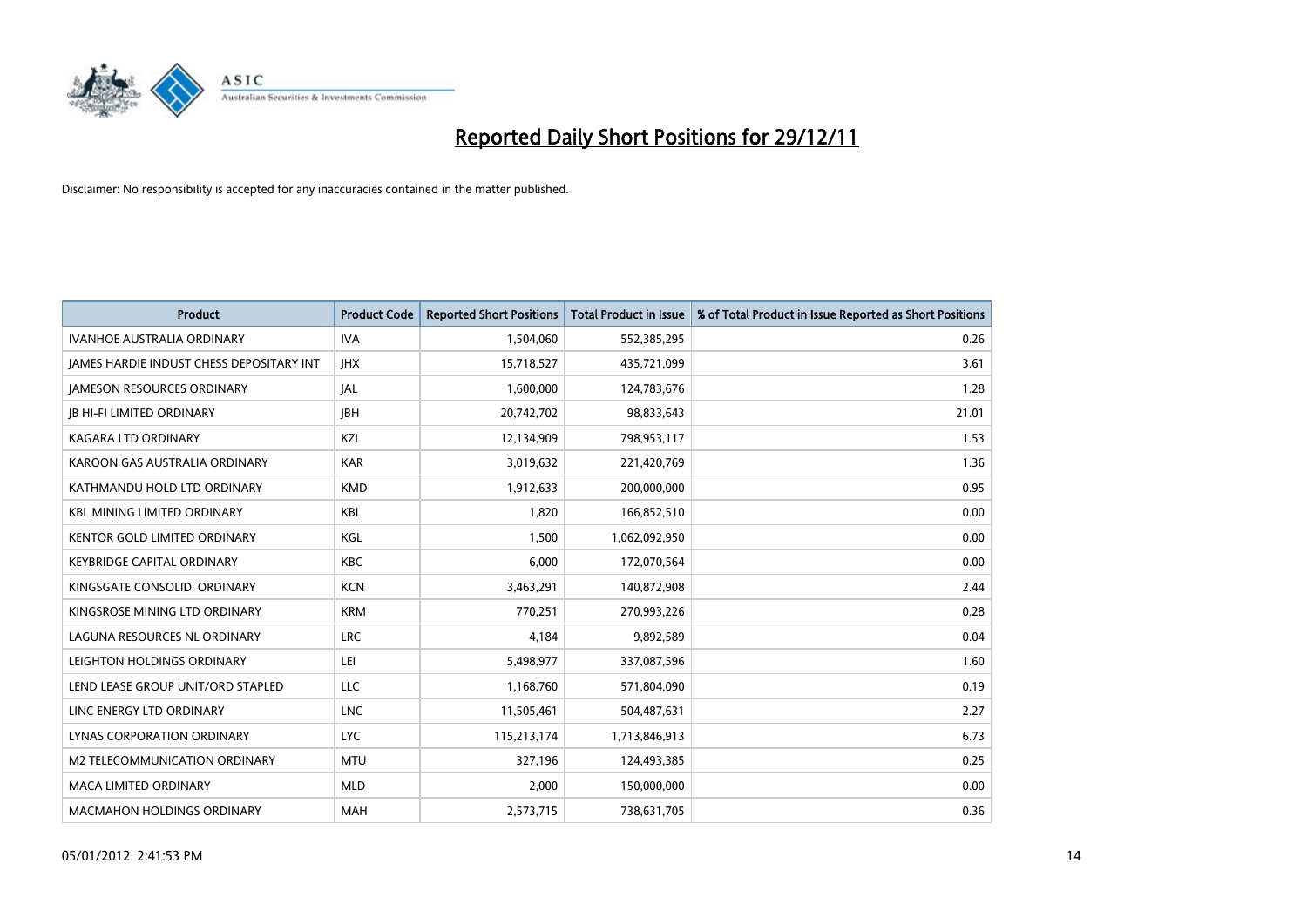

| <b>Product</b>                        | <b>Product Code</b> | <b>Reported Short Positions</b> | <b>Total Product in Issue</b> | % of Total Product in Issue Reported as Short Positions |
|---------------------------------------|---------------------|---------------------------------|-------------------------------|---------------------------------------------------------|
| MACQ ATLAS ROADS GRP ORDINARY STAPLED | <b>MOA</b>          | 15,640,235                      | 464,279,594                   | 3.36                                                    |
| MACQUARIE GROUP LTD ORDINARY          | <b>MOG</b>          | 6,337,927                       | 348,545,115                   | 1.80                                                    |
| <b>MARENGO MINING ORDINARY</b>        | <b>MGO</b>          | 39,850                          | 1,002,399,863                 | 0.00                                                    |
| MATRIX C & E LTD ORDINARY             | <b>MCE</b>          | 462,988                         | 77,081,507                    | 0.60                                                    |
| MCMILLAN SHAKESPEARE ORDINARY         | <b>MMS</b>          | 91,394                          | 70,639,319                    | 0.13                                                    |
| MCPHERSON'S LTD ORDINARY              | <b>MCP</b>          | 16,360                          | 72,401,758                    | 0.02                                                    |
| MEDUSA MINING LTD ORDINARY            | <b>MML</b>          | 1,340,138                       | 188,903,911                   | 0.70                                                    |
| MELBOURNE IT LIMITED ORDINARY         | <b>MLB</b>          | 136,142                         | 81,352,178                    | 0.17                                                    |
| MEO AUSTRALIA LTD ORDINARY            | <b>MEO</b>          | 3,720,892                       | 539,913,260                   | 0.68                                                    |
| <b>MERMAID MARINE ORDINARY</b>        | <b>MRM</b>          | 269,293                         | 217,833,136                   | 0.12                                                    |
| MESOBLAST LIMITED ORDINARY            | <b>MSB</b>          | 8,580,275                       | 280,425,258                   | 3.08                                                    |
| <b>METALS X LIMITED ORDINARY</b>      | <b>MLX</b>          | 587,380                         | 1,325,670,714                 | 0.05                                                    |
| METCASH LIMITED ORDINARY              | <b>MTS</b>          | 26,771,248                      | 771,343,404                   | 3.43                                                    |
| METGASCO LIMITED ORDINARY             | <b>MEL</b>          | 305,428                         | 338,958,156                   | 0.09                                                    |
| METMINCO LIMITED ORDINARY             | <b>MNC</b>          | 675,129                         | 1,674,466,146                 | 0.04                                                    |
| MHM METALS LIMITED ORDINARY           | <b>MHM</b>          | 197,256                         | 103,077,736                   | 0.19                                                    |
| MICLYN EXP OFFSHR ORDINARY            | <b>MIO</b>          | 19,297                          | 278,515,705                   | 0.01                                                    |
| MINCOR RESOURCES NL ORDINARY          | <b>MCR</b>          | 1,099,721                       | 196,060,804                   | 0.55                                                    |
| MINEMAKERS LIMITED ORDINARY           | <b>MAK</b>          | 36,962                          | 228,236,727                   | 0.02                                                    |
| MINERAL DEPOSITS ORDINARY             | <b>MDL</b>          | 137,575                         | 83,538,786                    | 0.17                                                    |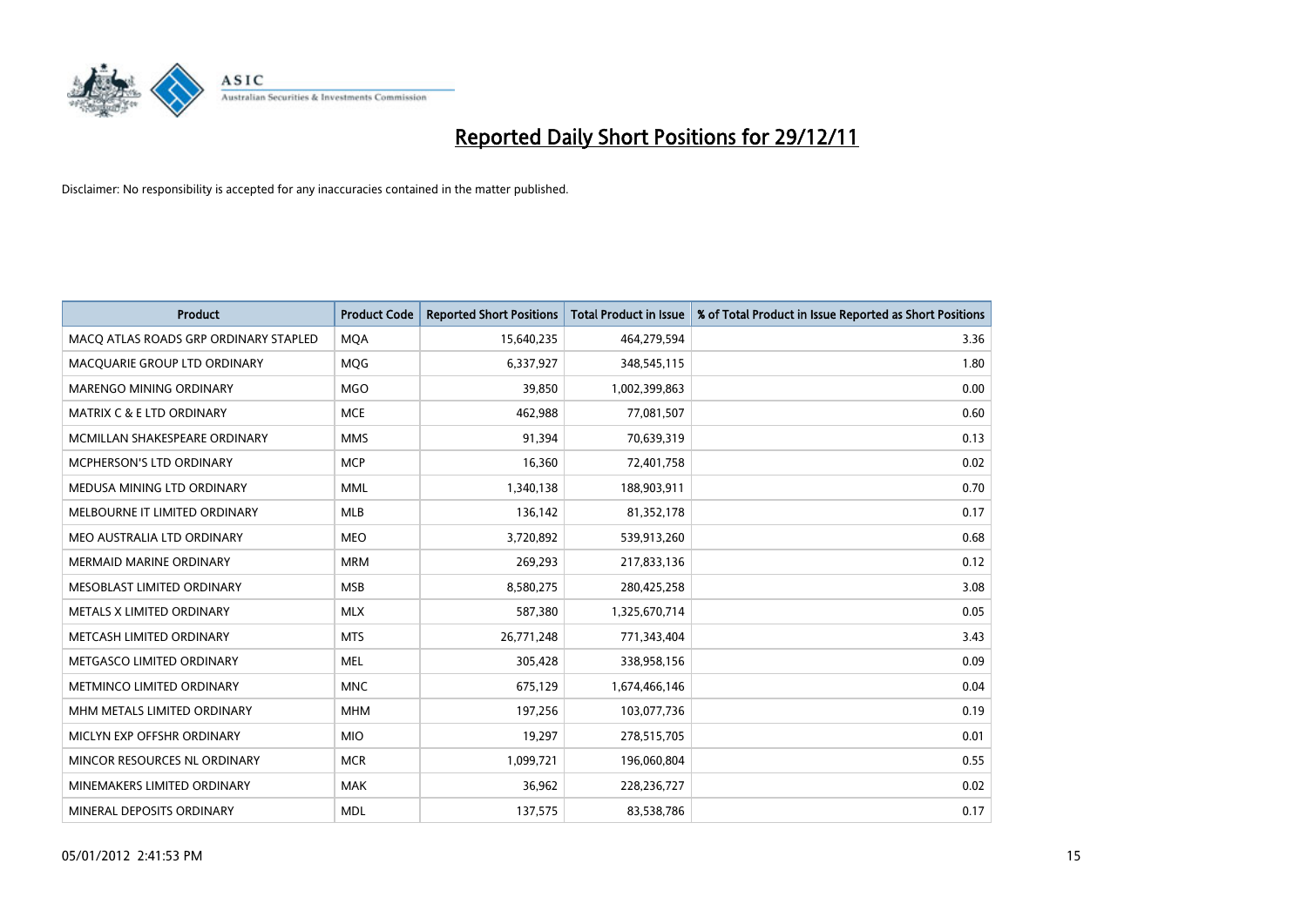

| <b>Product</b>                    | <b>Product Code</b> | <b>Reported Short Positions</b> | Total Product in Issue | % of Total Product in Issue Reported as Short Positions |
|-----------------------------------|---------------------|---------------------------------|------------------------|---------------------------------------------------------|
| MINERAL RESOURCES, ORDINARY       | <b>MIN</b>          | 840.088                         | 184,471,989            | 0.45                                                    |
| MIRABELA NICKEL LTD ORDINARY      | <b>MBN</b>          | 12,678,983                      | 491,781,237            | 2.57                                                    |
| MIRVAC GROUP STAPLED SECURITIES   | <b>MGR</b>          | 46,387,331                      | 3,416,996,915          | 1.33                                                    |
| MOLOPO ENERGY LTD ORDINARY        | <b>MPO</b>          | 1,501,321                       | 245,579,810            | 0.60                                                    |
| MOLY MINES LIMITED ORDINARY       | <b>MOL</b>          | 75,000                          | 384,893,989            | 0.02                                                    |
| MONADELPHOUS GROUP ORDINARY       | <b>MND</b>          | 1,503,902                       | 88,674,327             | 1.69                                                    |
| MORTGAGE CHOICE LTD ORDINARY      | <b>MOC</b>          | 1,651,606                       | 119,948,255            | 1.38                                                    |
| <b>MOUNT GIBSON IRON ORDINARY</b> | <b>MGX</b>          | 4,837,375                       | 1,082,570,693          | 0.44                                                    |
| MSF SUGAR LIMITED ORDINARY        | <b>MSF</b>          | 288                             | 69,248,422             | 0.00                                                    |
| MULTIPLEX SITES SITES             | <b>MXUPA</b>        | 22                              | 4,500,000              | 0.00                                                    |
| MURCHISON METALS LTD ORDINARY     | <b>MMX</b>          | 6,108,671                       | 442,437,524            | 1.39                                                    |
| <b>MYER HOLDINGS LTD ORDINARY</b> | <b>MYR</b>          | 68,737,322                      | 583,384,551            | 11.77                                                   |
| <b>MYSTATE LIMITED ORDINARY</b>   | <b>MYS</b>          | 3,638                           | 86,963,862             | 0.00                                                    |
| NATIONAL AUST. BANK ORDINARY      | <b>NAB</b>          | 13,516,413                      | 2,238,481,005          | 0.56                                                    |
| NATURAL FUEL LIMITED ORDINARY     | <b>NFL</b>          |                                 | 1,121,912              | 0.00                                                    |
| NAVIGATOR RESOURCES ORDINARY      | <b>NAV</b>          | 500                             | 2,222,216,576          | 0.00                                                    |
| NAVITAS LIMITED ORDINARY          | <b>NVT</b>          | 3,532,406                       | 375,318,628            | 0.91                                                    |
| NEPTUNE MARINE ORDINARY           | <b>NMS</b>          | 182,253                         | 1,748,545,632          | 0.01                                                    |
| NEW HOPE CORPORATION ORDINARY     | <b>NHC</b>          | 117,903                         | 830,230,549            | 0.01                                                    |
| NEWCREST MINING ORDINARY          | <b>NCM</b>          | 1,152,590                       | 765,849,811            | 0.14                                                    |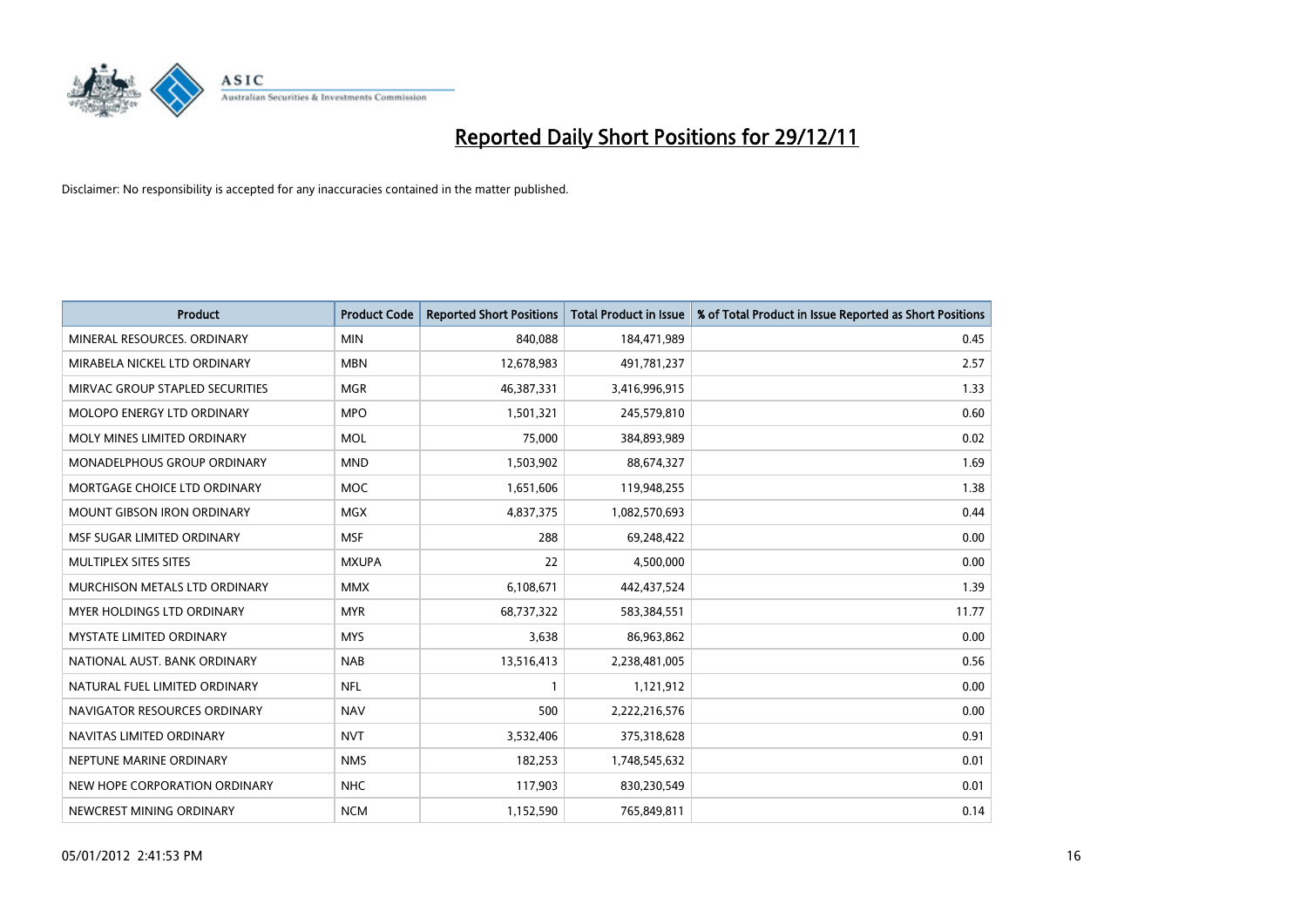

| <b>Product</b>                        | <b>Product Code</b> | <b>Reported Short Positions</b> | <b>Total Product in Issue</b> | % of Total Product in Issue Reported as Short Positions |
|---------------------------------------|---------------------|---------------------------------|-------------------------------|---------------------------------------------------------|
| NEWS CORP A NON-VOTING CDI            | <b>NWSLV</b>        | 2,336,163                       | 1,687,904,566                 | 0.13                                                    |
| NEWS CORP B VOTING CDI                | <b>NWS</b>          | 1,743,460                       | 798,520,953                   | 0.21                                                    |
| NEXBIS LIMITED ORDINARY               | <b>NBS</b>          | 63,733                          | 798,356,704                   | 0.01                                                    |
| NEXTDC LIMITED ORDINARY               | <b>NXT</b>          | 17,142                          | 123,533,558                   | 0.01                                                    |
| NEXUS ENERGY LIMITED ORDINARY         | <b>NXS</b>          | 3,808,484                       | 1,326,821,159                 | 0.29                                                    |
| NIB HOLDINGS LIMITED ORDINARY         | <b>NHF</b>          | 120,188                         | 466,733,110                   | 0.02                                                    |
| NIDO PETROLEUM ORDINARY               | <b>NDO</b>          | 518,047                         | 1,389,163,151                 | 0.04                                                    |
| NOBLE MINERAL RES ORDINARY            | <b>NMG</b>          | 862,010                         | 523,312,570                   | 0.16                                                    |
| NORTHERN IRON LTD ORDINARY            | <b>NFE</b>          | 492,075                         | 367,334,863                   | 0.13                                                    |
| NRW HOLDINGS LIMITED ORDINARY         | <b>NWH</b>          | 445,331                         | 278,888,011                   | 0.15                                                    |
| NUCOAL RESOURCES NL ORDINARY          | <b>NCR</b>          | 12,697                          | 441,150,707                   | 0.00                                                    |
| NUFARM LIMITED ORDINARY               | <b>NUF</b>          | 3,873,230                       | 261,947,565                   | 1.48                                                    |
| OAKTON LIMITED ORDINARY               | <b>OKN</b>          | 603,278                         | 93,800,235                    | 0.64                                                    |
| OCEANAGOLD CORP. CHESS DEPOSITARY INT | <b>OGC</b>          | 801.083                         | 262,642,606                   | 0.30                                                    |
| OCEANIA CAPITAL LTD ORDINARY          | <b>OCP</b>          | 2,500                           | 91,921,295                    | 0.00                                                    |
| OIL SEARCH LTD ORDINARY               | OSH                 | 7,411,409                       | 1,325,155,171                 | 0.55                                                    |
| OM HOLDINGS LIMITED ORDINARY          | OMH                 | 5,824,448                       | 504,105,150                   | 1.15                                                    |
| ONESTEEL LIMITED ORDINARY             | OST                 | 44,025,414                      | 1,342,393,583                 | 3.27                                                    |
| ORICA LIMITED ORDINARY                | ORI                 | 2,595,996                       | 365,007,037                   | 0.70                                                    |
| ORICA LIMITED STEP UP PREFERENCE      | <b>ORIPB</b>        | 257,396                         | 5,000,000                     | 5.15                                                    |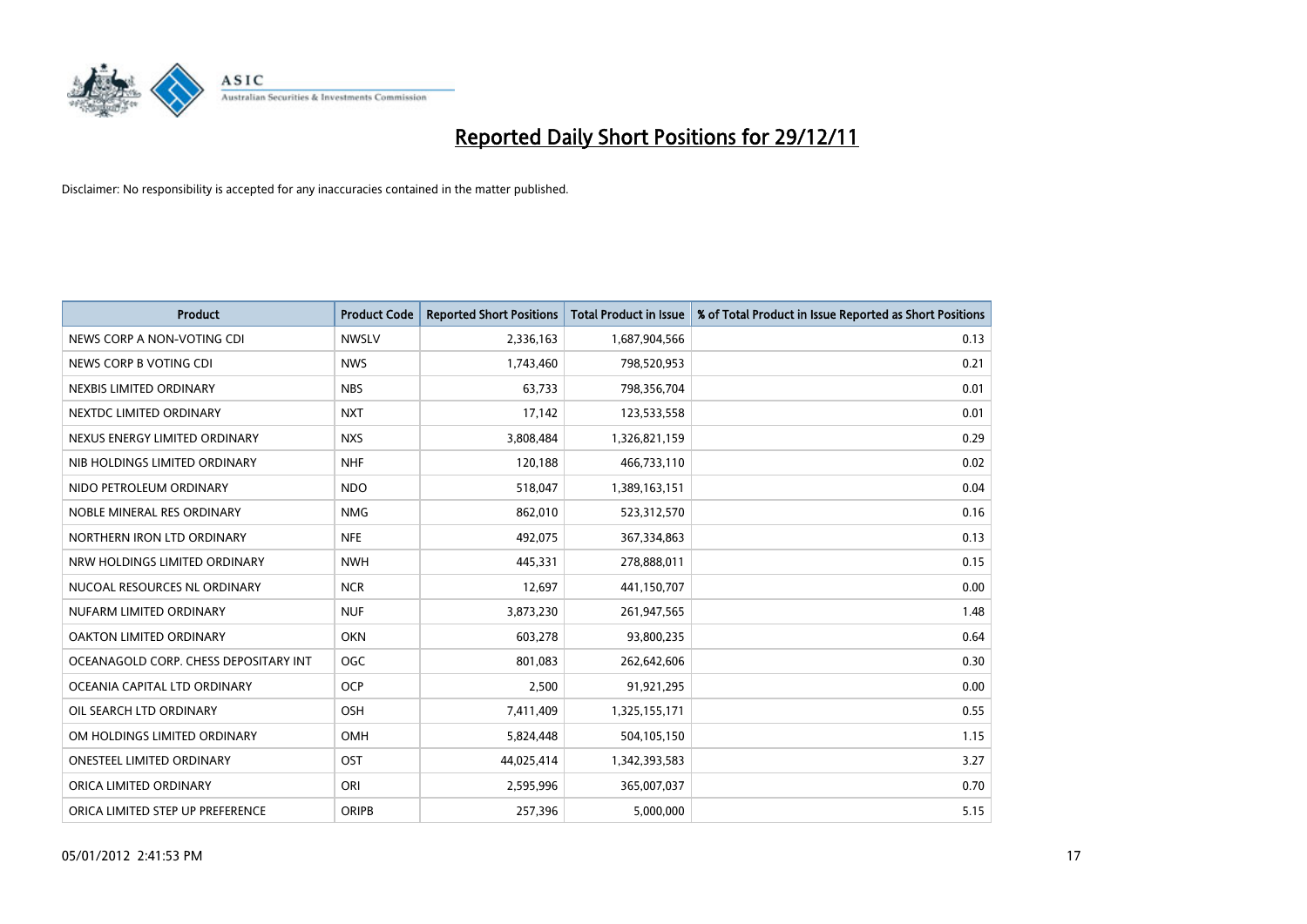

| <b>Product</b>                 | <b>Product Code</b> | <b>Reported Short Positions</b> | <b>Total Product in Issue</b> | % of Total Product in Issue Reported as Short Positions |
|--------------------------------|---------------------|---------------------------------|-------------------------------|---------------------------------------------------------|
| ORIGIN ENERGY ORDINARY         | ORG                 | 1,761,548                       | 1,086,164,479                 | 0.16                                                    |
| OROCOBRE LIMITED ORDINARY      | <b>ORE</b>          | 125,681                         | 103,195,029                   | 0.12                                                    |
| OROTONGROUP LIMITED ORDINARY   | ORL                 | 69,681                          | 40,880,902                    | 0.17                                                    |
| OTTO ENERGY LIMITED ORDINARY   | <b>OEL</b>          | 109,204                         | 1,138,290,071                 | 0.01                                                    |
| OZ MINERALS ORDINARY           | OZL                 | 8,820,320                       | 315,062,596                   | 2.78                                                    |
| <b>PACIFIC BRANDS ORDINARY</b> | <b>PBG</b>          | 8,751,426                       | 912,915,695                   | 0.96                                                    |
| PALADIN ENERGY LTD ORDINARY    | <b>PDN</b>          | 14,891,005                      | 835,484,064                   | 1.79                                                    |
| PANAUST LIMITED ORDINARY       | <b>PNA</b>          | 11,740,517                      | 593,992,185                   | 1.99                                                    |
| PANORAMIC RESOURCES ORDINARY   | PAN                 | 1,031,283                       | 207,050,710                   | 0.50                                                    |
| PAPERLINX LIMITED ORDINARY     | <b>PPX</b>          | 1,504,266                       | 609,280,761                   | 0.25                                                    |
| PAPILLON RES LTD ORDINARY      | PIR                 | 500,026                         | 215,133,794                   | 0.23                                                    |
| PATTIES FOODS LTD ORDINARY     | PFL                 |                                 | 138,989,223                   | 0.00                                                    |
| PEET LIMITED ORDINARY          | <b>PPC</b>          | 317,412                         | 320,170,604                   | 0.10                                                    |
| PENINSULA ENERGY LTD ORDINARY  | <b>PEN</b>          | 1,493,377                       | 2,135,490,443                 | 0.07                                                    |
| PERILYA LIMITED ORDINARY       | PEM                 | 11,524                          | 769,316,426                   | 0.00                                                    |
| PERPETUAL LIMITED ORDINARY     | <b>PPT</b>          | 2,425,139                       | 41,980,678                    | 5.77                                                    |
| PERSEUS MINING LTD ORDINARY    | PRU                 | 2,820,531                       | 455,827,088                   | 0.61                                                    |
| PETSEC ENERGY ORDINARY         | <b>PSA</b>          | 223,332                         | 235,283,622                   | 0.09                                                    |
| PHARMAXIS LTD ORDINARY         | <b>PXS</b>          | 637,503                         | 305,890,989                   | 0.21                                                    |
| PHOTON GROUP LTD ORDINARY      | <b>PGA</b>          | 250,510                         | 1,540,886,866                 | 0.02                                                    |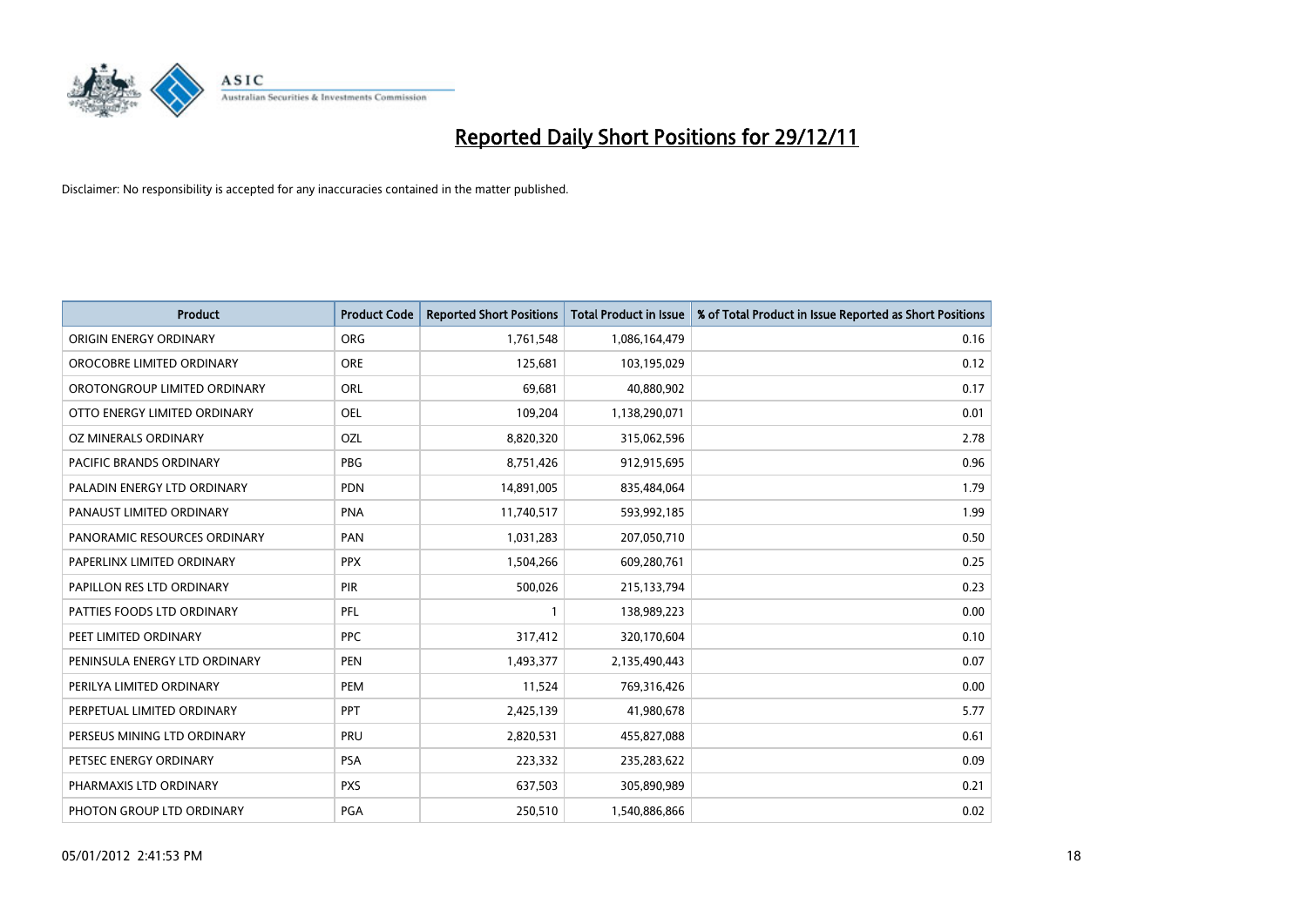

| <b>Product</b>                      | <b>Product Code</b> | <b>Reported Short Positions</b> | <b>Total Product in Issue</b> | % of Total Product in Issue Reported as Short Positions |
|-------------------------------------|---------------------|---------------------------------|-------------------------------|---------------------------------------------------------|
| PLATINUM ASSET ORDINARY             | <b>PTM</b>          | 5,640,469                       | 561,347,878                   | 1.00                                                    |
| PLATINUM AUSTRALIA ORDINARY         | <b>PLA</b>          | 3,108,833                       | 442,130,039                   | 0.71                                                    |
| PLATINUM CAPITAL LTD ORDINARY       | <b>PMC</b>          |                                 | 165,756,878                   | 0.00                                                    |
| PMI GOLD CORP CDI 1:1               | <b>PVM</b>          | 7,914                           | 48,932,567                    | 0.02                                                    |
| PMP LIMITED ORDINARY                | <b>PMP</b>          | 28,855                          | 326,662,253                   | 0.01                                                    |
| PORT BOUVARD LIMITED ORDINARY       | PBD                 | 6,754                           | 593,868,295                   | 0.00                                                    |
| PREMIER INVESTMENTS ORDINARY        | <b>PMV</b>          | 691,270                         | 155,062,831                   | 0.44                                                    |
| PRIMA BIOMED LTD ORDINARY           | <b>PRR</b>          | 2,547,739                       | 1,041,704,654                 | 0.25                                                    |
| PRIMARY HEALTH CARE ORDINARY        | <b>PRY</b>          | 8,019,175                       | 500,336,679                   | 1.58                                                    |
| PRIME MEDIA GRP LTD ORDINARY        | <b>PRT</b>          | 2                               | 366,330,303                   | 0.00                                                    |
| PRIMEAG AUSTRALIA ORDINARY          | PAG                 | 65,060                          | 266,394,444                   | 0.03                                                    |
| PROGEN PHARMACEUTIC ORDINARY        | PGL                 | 151,596                         | 24,709,097                    | 0.61                                                    |
| PROGRAMMED ORDINARY                 | PRG                 | 535,032                         | 118,169,908                   | 0.45                                                    |
| <b>PSIVIDA CORP CDI 1:1</b>         | <b>PVA</b>          | 6,878                           | 8,801,773                     | 0.08                                                    |
| <b>QANTAS AIRWAYS ORDINARY</b>      | QAN                 | 28,532,666                      | 2,265,123,620                 | 1.26                                                    |
| <b>OBE INSURANCE GROUP ORDINARY</b> | <b>OBE</b>          | 20,638,099                      | 1,115,545,692                 | 1.83                                                    |
| OR NATIONAL LIMITED ORDINARY        | <b>ORN</b>          | 25,609,409                      | 2,440,000,000                 | 1.03                                                    |
| ORXPHARMA LTD ORDINARY              | <b>QRX</b>          | 495,416                         | 144,278,190                   | 0.34                                                    |
| <b>QUBE LOGISTICS HLDG ORDINARY</b> | <b>QUB</b>          | 2,582,745                       | 873,556,430                   | 0.29                                                    |
| RAMELIUS RESOURCES ORDINARY         | <b>RMS</b>          | 2,871,304                       | 335,775,519                   | 0.86                                                    |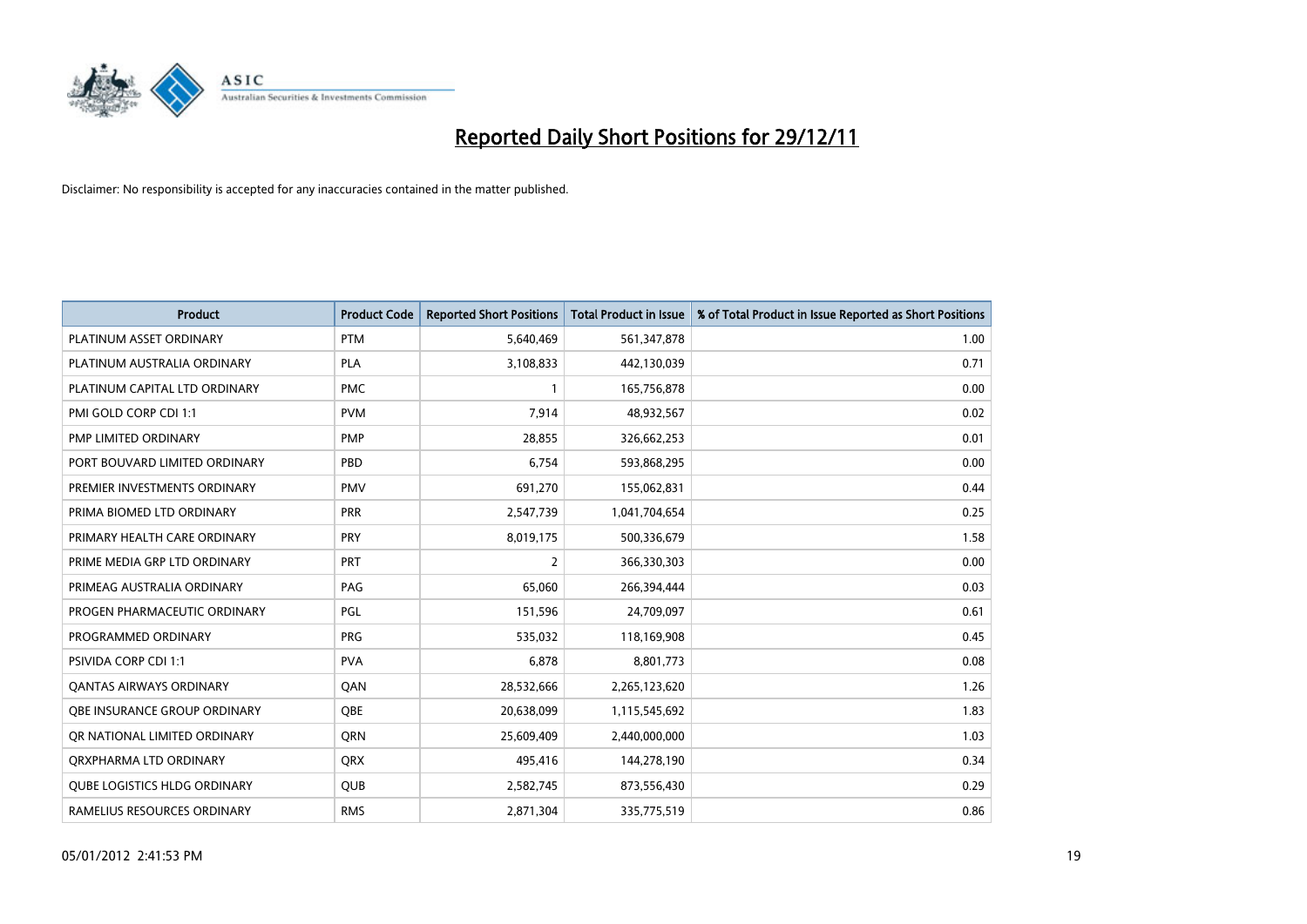

| <b>Product</b>                      | <b>Product Code</b> | <b>Reported Short Positions</b> | <b>Total Product in Issue</b> | % of Total Product in Issue Reported as Short Positions |
|-------------------------------------|---------------------|---------------------------------|-------------------------------|---------------------------------------------------------|
| RAMSAY HEALTH CARE ORDINARY         | <b>RHC</b>          | 1,668,294                       | 202,081,252                   | 0.80                                                    |
| <b>RCR TOMLINSON ORDINARY</b>       | <b>RCR</b>          | 69,867                          | 133,601,005                   | 0.05                                                    |
| <b>REA GROUP ORDINARY</b>           | <b>REA</b>          | 392,582                         | 131,714,699                   | 0.28                                                    |
| RECKON LIMITED ORDINARY             | <b>RKN</b>          | 820,676                         | 132,839,672                   | 0.61                                                    |
| <b>RED 5 LIMITED ORDINARY</b>       | <b>RED</b>          | 10,994                          | 128,412,536                   | 0.01                                                    |
| <b>RED FORK ENERGY ORDINARY</b>     | <b>RFE</b>          | 7,696                           | 310,229,853                   | 0.00                                                    |
| REDBANK ENERGY LTD ORDINARY         | AEJ                 | 19                              | 786,287                       | 0.00                                                    |
| REED RESOURCES LTD ORDINARY         | <b>RDR</b>          | 463,621                         | 264,742,501                   | 0.18                                                    |
| REGIS RESOURCES ORDINARY            | <b>RRL</b>          | 966,411                         | 438,664,248                   | 0.23                                                    |
| RESMED INC CDI 10:1                 | <b>RMD</b>          | 3,898,903                       | 1,556,242,300                 | 0.25                                                    |
| <b>RESOLUTE MINING ORDINARY</b>     | <b>RSG</b>          | 2,721,889                       | 485,386,106                   | 0.55                                                    |
| <b>RESOURCE GENERATION ORDINARY</b> | <b>RES</b>          | 192,033                         | 262,895,652                   | 0.07                                                    |
| RETAIL FOOD GROUP ORDINARY          | <b>RFG</b>          | 5,916                           | 108,229,282                   | 0.01                                                    |
| REVERSE CORP LIMITED ORDINARY       | <b>REF</b>          | 125,041                         | 92,382,175                    | 0.14                                                    |
| REX MINERALS LIMITED ORDINARY       | <b>RXM</b>          | 1,104,084                       | 153,635,519                   | 0.71                                                    |
| REY RESOURCES LTD ORDINARY          | <b>REY</b>          | 27,000                          | 390,733,873                   | 0.01                                                    |
| RHG LIMITED ORDINARY                | <b>RHG</b>          | 31,776                          | 308,483,177                   | 0.01                                                    |
| <b>RIALTO ENERGY ORDINARY</b>       | <b>RIA</b>          | 91,291                          | 375,006,264                   | 0.02                                                    |
| RIO TINTO LIMITED ORDINARY          | <b>RIO</b>          | 23,856,709                      | 435,758,720                   | 5.45                                                    |
| RIVERCITY MOTORWAY STAPLED          | <b>RCY</b>          | 132.000                         | 957,010,115                   | 0.01                                                    |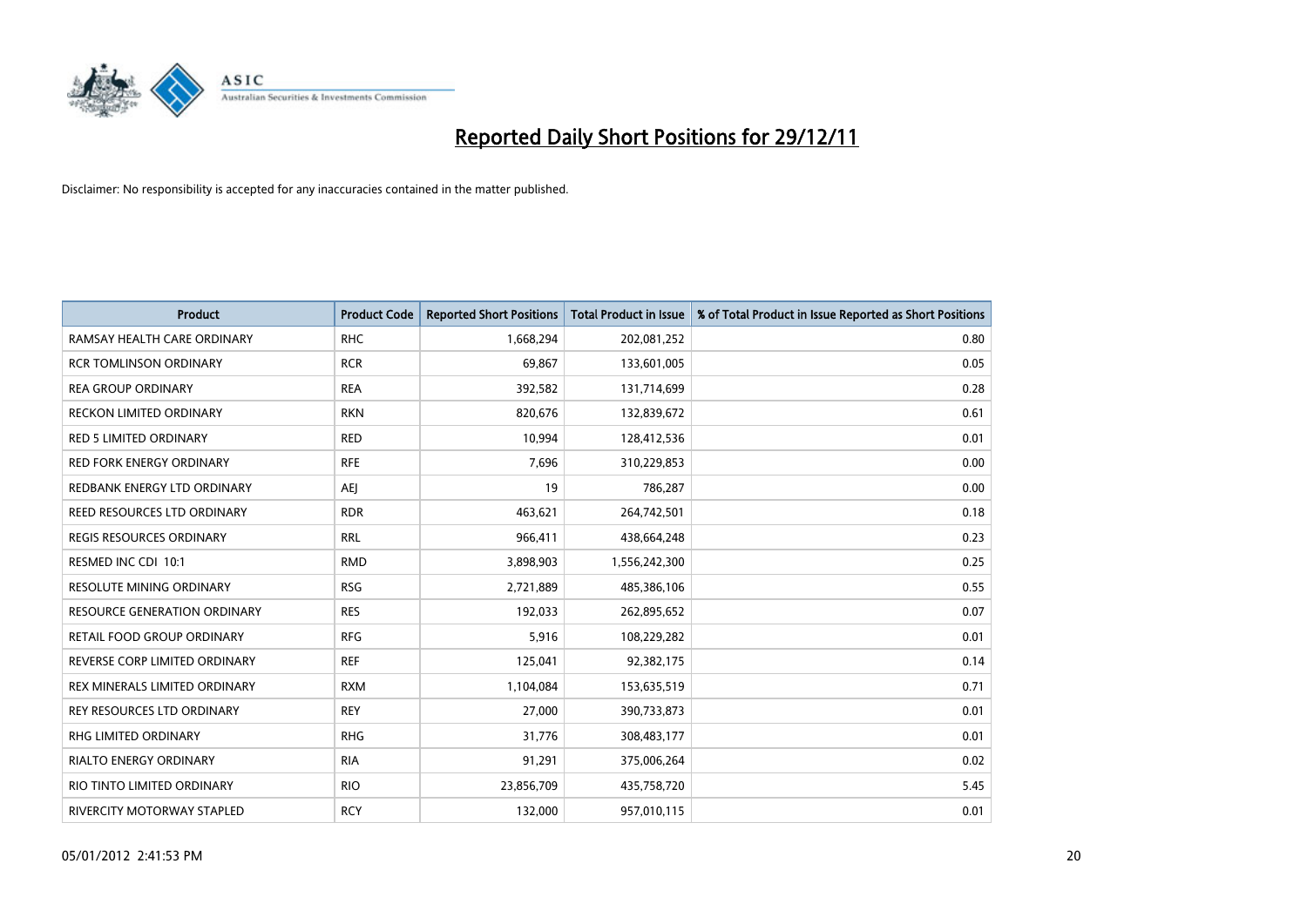

| <b>Product</b>                        | <b>Product Code</b> | <b>Reported Short Positions</b> | <b>Total Product in Issue</b> | % of Total Product in Issue Reported as Short Positions |
|---------------------------------------|---------------------|---------------------------------|-------------------------------|---------------------------------------------------------|
| ROC OIL COMPANY ORDINARY              | <b>ROC</b>          | 2,382,663                       | 682,506,352                   | 0.34                                                    |
| ROYAL WOLF HOLDINGS ORDINARY          | <b>RWH</b>          | 82,000                          | 100,387,052                   | 0.08                                                    |
| SAI GLOBAL LIMITED ORDINARY           | SAI                 | 1,611,350                       | 202,263,251                   | 0.79                                                    |
| SALMAT LIMITED ORDINARY               | <b>SLM</b>          | 463,194                         | 159,802,174                   | 0.28                                                    |
| SAMSON OIL & GAS LTD ORDINARY         | SSN                 | 256,896                         | 1,750,545,720                 | 0.01                                                    |
| SANDFIRE RESOURCES ORDINARY           | <b>SFR</b>          | 681,728                         | 150,946,635                   | 0.46                                                    |
| <b>SANTOS LTD ORDINARY</b>            | <b>STO</b>          | 9,308,516                       | 941,918,453                   | 0.98                                                    |
| SARACEN MINERAL ORDINARY              | SAR                 | 3,678,848                       | 593,993,240                   | 0.61                                                    |
| SEDGMAN LIMITED ORDINARY              | <b>SDM</b>          | 330,583                         | 212,215,619                   | 0.15                                                    |
| SEEK LIMITED ORDINARY                 | <b>SEK</b>          | 14,911,761                      | 337,101,307                   | 4.41                                                    |
| SELECT HARVESTS ORDINARY              | SHV                 | 36,425                          | 56,392,664                    | 0.07                                                    |
| SENETAS CORPORATION ORDINARY          | <b>SEN</b>          | 756,999                         | 463,105,195                   | 0.16                                                    |
| SENEX ENERGY LIMITED ORDINARY         | SXY                 | 1,528,372                       | 920,967,416                   | 0.17                                                    |
| SERVCORP LIMITED ORDINARY             | SRV                 | 26,183                          | 98,440,807                    | 0.03                                                    |
| SERVICE STREAM ORDINARY               | <b>SSM</b>          | 344,663                         | 283,418,867                   | 0.12                                                    |
| SEVEN GROUP HOLDINGS CONV. RED. PREF. | <b>SVWPA</b>        | 84,093                          | 4,963,640                     | 1.69                                                    |
| SEVEN GROUP HOLDINGS ORDINARY         | <b>SVW</b>          | 817,737                         | 306,410,281                   | 0.26                                                    |
| SEVEN WEST MEDIA LTD ORDINARY         | <b>SWM</b>          | 1,609,252                       | 645,719,542                   | 0.24                                                    |
| SIGMA PHARMACEUTICAL ORDINARY         | <b>SIP</b>          | 12,595,892                      | 1,178,626,572                 | 1.06                                                    |
| SILEX SYSTEMS ORDINARY                | <b>SLX</b>          | 531,820                         | 170,133,997                   | 0.31                                                    |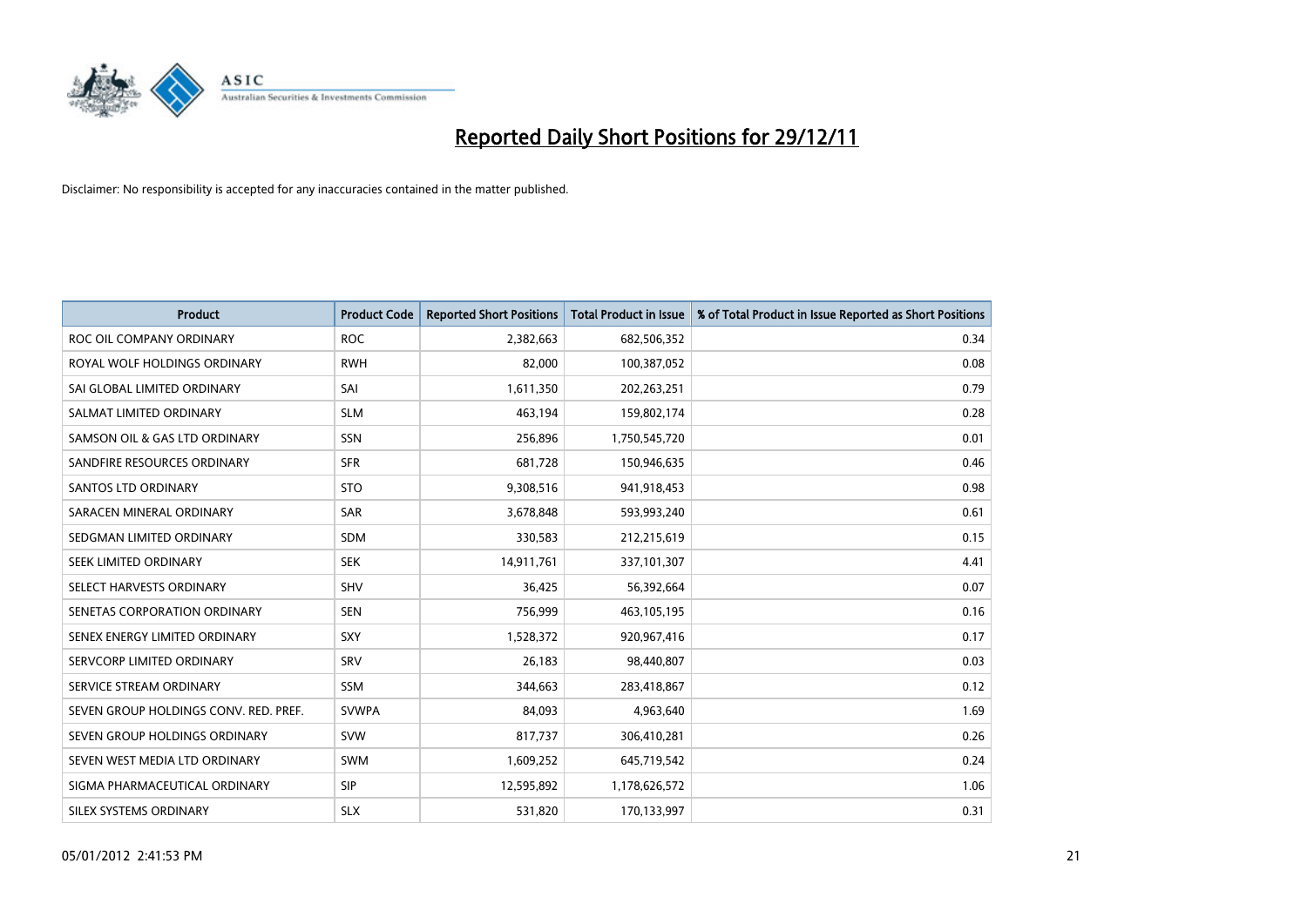

| <b>Product</b>                           | <b>Product Code</b> | <b>Reported Short Positions</b> | <b>Total Product in Issue</b> | % of Total Product in Issue Reported as Short Positions |
|------------------------------------------|---------------------|---------------------------------|-------------------------------|---------------------------------------------------------|
| SILVER LAKE RESOURCE ORDINARY            | <b>SLR</b>          | 967,974                         | 220,264,063                   | 0.44                                                    |
| SIMS METAL MGMT LTD ORDINARY             | SGM                 | 3,323,942                       | 206,338,686                   | 1.59                                                    |
| SINGAPORE TELECOMM. CHESS DEPOSITARY INT | SGT                 | 2,152,893                       | 190,439,807                   | 1.12                                                    |
| SIRIUS RESOURCES NL ORDINARY             | <b>SIR</b>          | 82,500                          | 150,934,586                   | 0.05                                                    |
| SKILLED GROUP LTD ORDINARY               | <b>SKE</b>          | 39.574                          | 233,403,776                   | 0.01                                                    |
| SKY CITY ENTERTAIN, ORDINARY             | <b>SKC</b>          | 9,856                           | 576,958,340                   | 0.00                                                    |
| SMS MANAGEMENT, ORDINARY                 | <b>SMX</b>          | 170,436                         | 68,290,180                    | 0.25                                                    |
| SONIC HEALTHCARE ORDINARY                | <b>SHL</b>          | 4,908,752                       | 389,969,875                   | 1.26                                                    |
| SOUTH BOULDER MINES ORDINARY             | <b>STB</b>          | 63,278                          | 91,585,688                    | 0.06                                                    |
| SP AUSNET STAPLED SECURITIES             | <b>SPN</b>          | 1,264,731                       | 2,896,219,682                 | 0.04                                                    |
| SPARK INFRASTRUCTURE STAPLED NOTE & UNIT | SKI                 | 16,164,117                      | 1,326,734,264                 | 1.20                                                    |
| SPDR 200 FUND ETF UNITS                  | <b>STW</b>          | 8                               | 51,878,556                    | 0.00                                                    |
| SPECIALTY FASHION ORDINARY               | <b>SFH</b>          | 696,995                         | 192,086,121                   | 0.36                                                    |
| SPOTLESS GROUP LTD ORDINARY              | <b>SPT</b>          | 924,252                         | 265,454,407                   | 0.35                                                    |
| ST BARBARA LIMITED ORDINARY              | <b>SBM</b>          | 5,625,398                       | 325,615,389                   | 1.75                                                    |
| STANMORE COAL LTD ORDINARY               | <b>SMR</b>          | 17,231                          | 146,373,973                   | 0.01                                                    |
| STARPHARMA HOLDINGS ORDINARY             | SPL                 | 1,437,599                       | 280,635,325                   | 0.50                                                    |
| STH AMERICAN COR LTD ORDINARY            | SAY                 | 9,200                           | 257,785,604                   | 0.00                                                    |
| STHN CROSS MEDIA ORDINARY                | <b>SXL</b>          | 2,735,311                       | 705,766,444                   | 0.40                                                    |
| STOCKLAND UNITS/ORD STAPLED              | SGP                 | 47.274.242                      | 2,316,449,153                 | 2.02                                                    |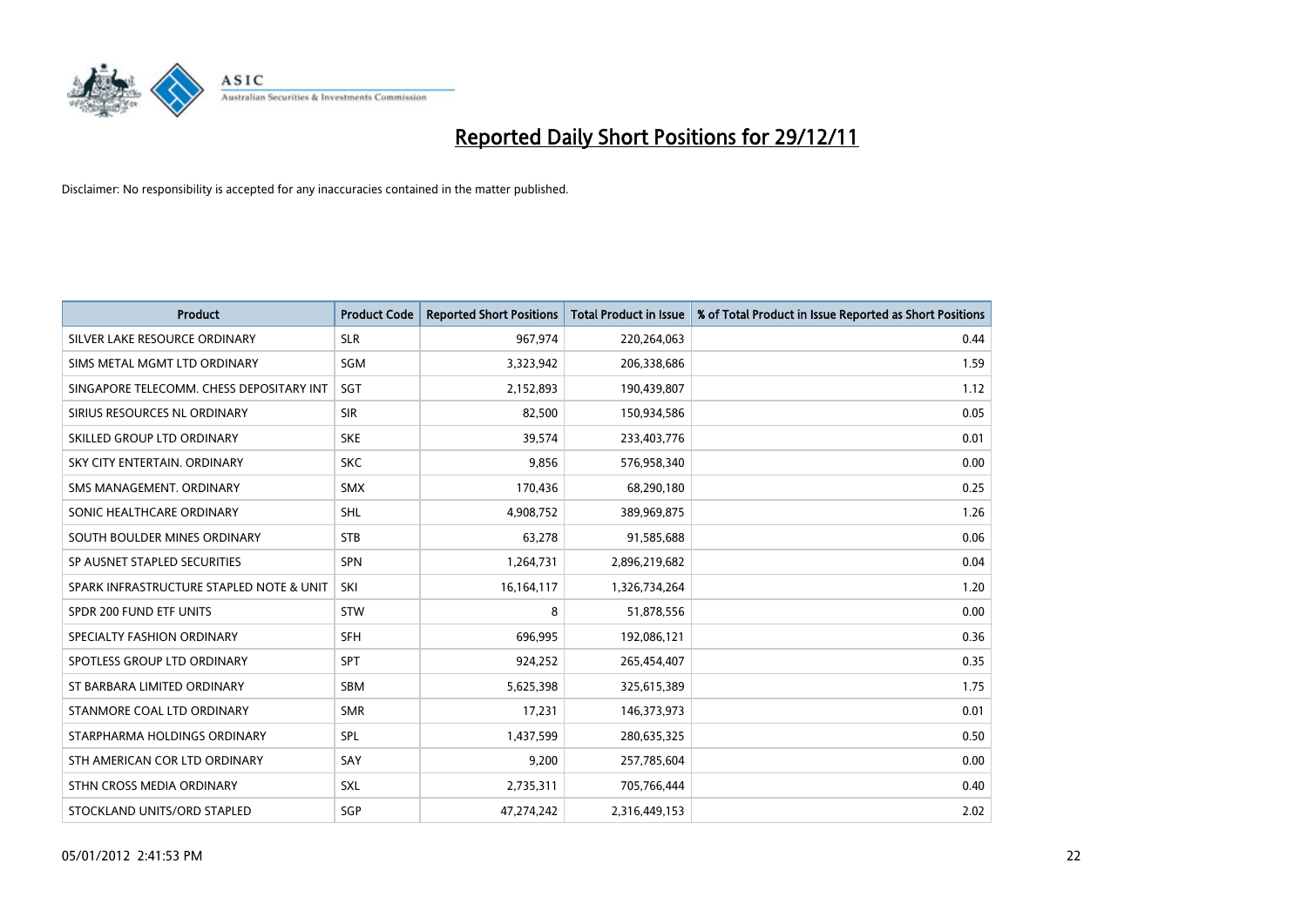

| <b>Product</b>                      | <b>Product Code</b> | <b>Reported Short Positions</b> | <b>Total Product in Issue</b> | % of Total Product in Issue Reported as Short Positions |
|-------------------------------------|---------------------|---------------------------------|-------------------------------|---------------------------------------------------------|
| STRAITS RES LTD. ORDINARY           | SRQ                 | 494,059                         | 324,796,141                   | 0.15                                                    |
| <b>STW COMMUNICATIONS ORDINARY</b>  | SGN                 | 284,341                         | 362,809,851                   | 0.07                                                    |
| SUNCORP GROUP LTD ORDINARY          | <b>SUN</b>          | 9,826,375                       | 1,286,600,980                 | 0.76                                                    |
| SUNDANCE ENERGY ORDINARY            | <b>SEA</b>          | 167,248                         | 277,098,474                   | 0.06                                                    |
| SUNDANCE RESOURCES ORDINARY         | <b>SDL</b>          | 4,738,693                       | 2,918,672,169                 | 0.17                                                    |
| SUNLAND GROUP LTD ORDINARY          | <b>SDG</b>          | 26,203                          | 201,578,526                   | 0.01                                                    |
| SUPER RET REP LTD ORDINARY          | <b>SUL</b>          | 1,352,763                       | 194,754,593                   | 0.69                                                    |
| SWICK MINING ORDINARY               | <b>SWK</b>          | 1,548                           | 237,024,970                   | 0.00                                                    |
| SYD AIRPORT STAPLED US PROHIBIT.    | <b>SYD</b>          | 3,573,333                       | 1,861,210,782                 | 0.19                                                    |
| SYMEX HOLDINGS ORDINARY             | <b>SYM</b>          | 6,633                           | 191,593,493                   | 0.00                                                    |
| TABCORP HOLDINGS LTD ORDINARY       | <b>TAH</b>          | 3,369,120                       | 712,805,880                   | 0.47                                                    |
| <b>TALENT2 INTERNATION ORDINARY</b> | <b>TWO</b>          | 4,305                           | 147,403,701                   | 0.00                                                    |
| TANAMI GOLD NL ORDINARY             | <b>TAM</b>          | 150,121                         | 260,997,677                   | 0.06                                                    |
| TAP OIL LIMITED ORDINARY            | <b>TAP</b>          | 2,953,955                       | 240,995,311                   | 1.24                                                    |
| TASSAL GROUP LIMITED ORDINARY       | <b>TGR</b>          | 40.668                          | 146,304,404                   | 0.02                                                    |
| TATTS GROUP LTD ORDINARY            | <b>TTS</b>          | 12,915,073                      | 1,340,758,701                 | 0.95                                                    |
| <b>TELECOM CORPORATION ORDINARY</b> | <b>TEL</b>          | 10,800,610                      | 1,925,409,580                 | 0.55                                                    |
| TELSTRA CORPORATION. ORDINARY       | <b>TLS</b>          | 46,802,859                      | 12,443,074,357                | 0.37                                                    |
| TEN NETWORK HOLDINGS ORDINARY       | <b>TEN</b>          | 49,940,105                      | 1,045,236,720                 | 4.80                                                    |
| TERANGA GOLD CORP CDI 1:1           | <b>TGZ</b>          | 105,957                         | 156,228,063                   | 0.06                                                    |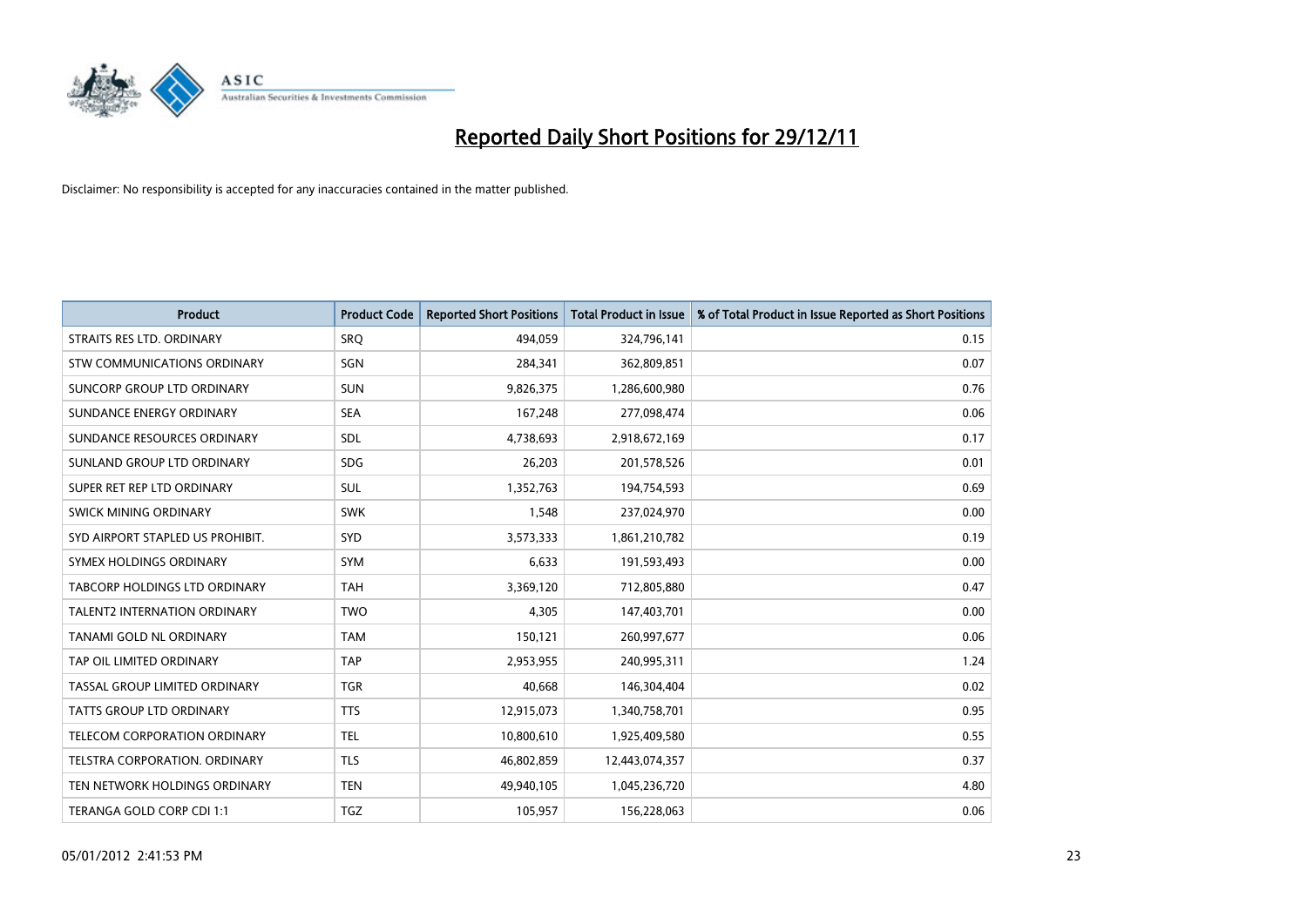

| <b>Product</b>                       | <b>Product Code</b> | <b>Reported Short Positions</b> | <b>Total Product in Issue</b> | % of Total Product in Issue Reported as Short Positions |
|--------------------------------------|---------------------|---------------------------------|-------------------------------|---------------------------------------------------------|
| <b>TEXON PETROLEUM LTD ORDINARY</b>  | <b>TXN</b>          | 33,594                          | 242,539,848                   | 0.01                                                    |
| TFS CORPORATION LTD ORDINARY         | <b>TFC</b>          | 84,096                          | 279,621,829                   | 0.03                                                    |
| THAKRAL HOLDINGS GRP ORDINARY/UNIT   | <b>THG</b>          | $\overline{2}$                  | 585,365,014                   | 0.00                                                    |
| THE REJECT SHOP ORDINARY             | <b>TRS</b>          | 1,596,102                       | 26,071,170                    | 6.12                                                    |
| THOR MINING PLC CHESS DEPOSITARY 1:1 | <b>THR</b>          | 2,307                           | 222,489,120                   | 0.00                                                    |
| THORN GROUP LIMITED ORDINARY         | <b>TGA</b>          | 64,875                          | 146,091,970                   | 0.03                                                    |
| <b>TIGER RESOURCES ORDINARY</b>      | <b>TGS</b>          | 644,804                         | 671,110,549                   | 0.08                                                    |
| TISHMAN SPEYER UNITS                 | <b>TSO</b>          | 41,524                          | 338,440,904                   | 0.01                                                    |
| TNG LIMITED ORDINARY                 | <b>TNG</b>          | 4,321                           | 284,803,062                   | 0.00                                                    |
| TOLL HOLDINGS LTD ORDINARY           | <b>TOL</b>          | 21,808,206                      | 717,133,875                   | 3.01                                                    |
| TORO ENERGY LIMITED ORDINARY         | <b>TOE</b>          | 35,404                          | 975,436,676                   | 0.00                                                    |
| <b>TOWER LIMITED ORDINARY</b>        | <b>TWR</b>          | 689,519                         | 265,176,580                   | 0.26                                                    |
| TOX FREE SOLUTIONS ORDINARY          | <b>TOX</b>          | 16,801                          | 111,130,608                   | 0.01                                                    |
| TPG TELECOM LIMITED ORDINARY         | <b>TPM</b>          | 2,926,421                       | 793,808,141                   | 0.36                                                    |
| <b>TRANSFIELD SERVICES ORDINARY</b>  | <b>TSE</b>          | 3,515,760                       | 546,763,410                   | 0.64                                                    |
| TRANSPACIFIC INDUST. ORDINARY        | <b>TPI</b>          | 10,363,516                      | 1,578,209,025                 | 0.64                                                    |
| TRANSURBAN GROUP TRIPLE STAPLED SEC. | <b>TCL</b>          | 19,168,103                      | 1,451,447,154                 | 1.32                                                    |
| TREASURY WINE ESTATE ORDINARY        | <b>TWE</b>          | 11,067,958                      | 647,227,144                   | 1.70                                                    |
| TRINITY GROUP STAPLED SECURITIES     | <b>TCO</b>          | 3,419                           | 193,235,631                   | 0.00                                                    |
| TROY RESOURCES NL ORDINARY           | <b>TRY</b>          | 49,177                          | 88,608,823                    | 0.05                                                    |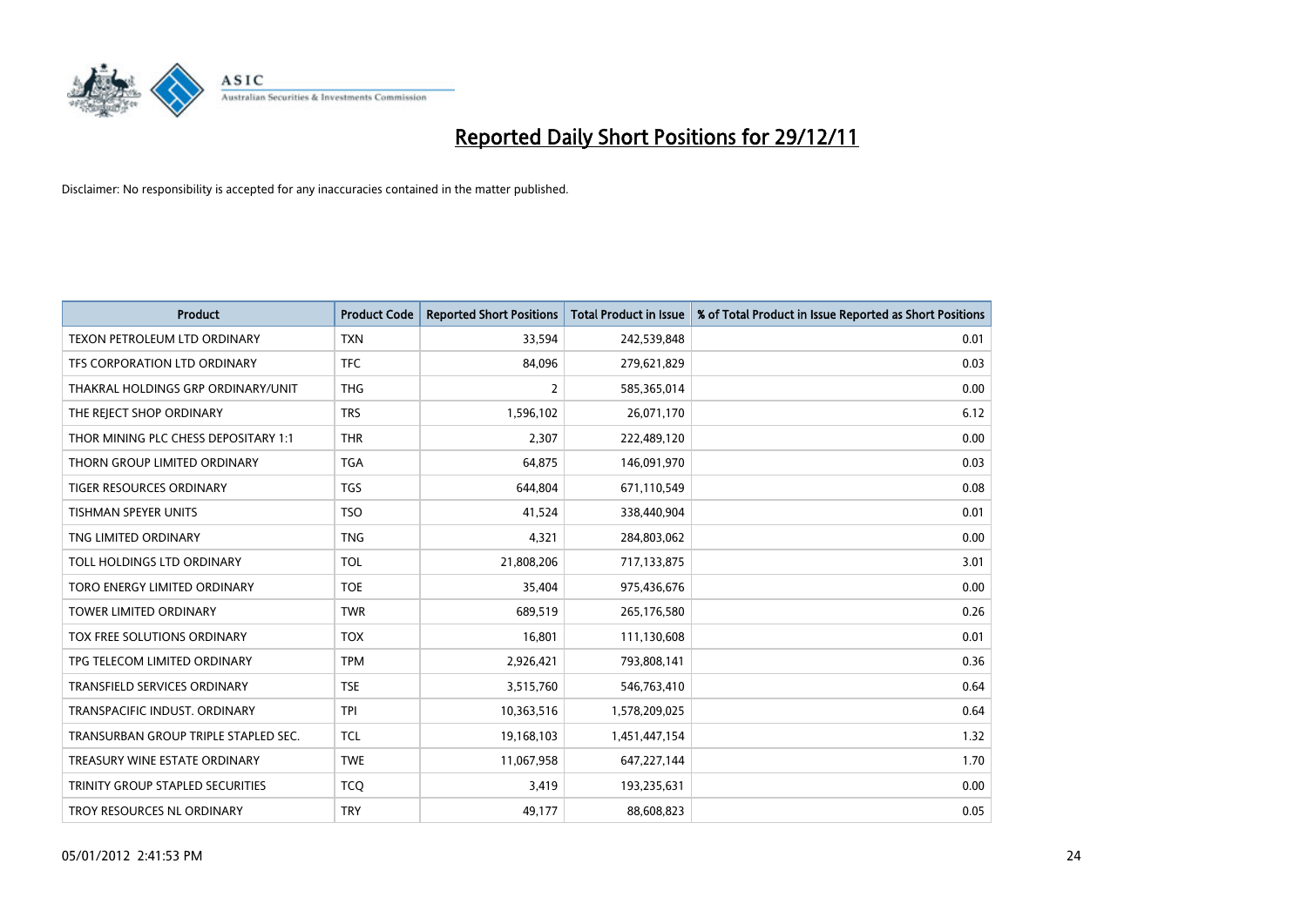

| <b>Product</b>                           | <b>Product Code</b> | <b>Reported Short Positions</b> | <b>Total Product in Issue</b> | % of Total Product in Issue Reported as Short Positions |
|------------------------------------------|---------------------|---------------------------------|-------------------------------|---------------------------------------------------------|
| UGL LIMITED ORDINARY                     | <b>UGL</b>          | 3,761,068                       | 166,315,038                   | 2.24                                                    |
| UNILIFE CORPORATION CDI 6:1              | <b>UNS</b>          | 24,981                          | 261,003,756                   | 0.01                                                    |
| <b>VDM GROUP LIMITED ORDINARY</b>        | <b>VMG</b>          | 377,028                         | 932,493,835                   | 0.04                                                    |
| <b>VENTNOR RES LTD ORDINARY</b>          | <b>VRX</b>          | 3,511                           | 43,310,087                    | 0.01                                                    |
| <b>VENTURE MINERALS ORDINARY</b>         | <b>VMS</b>          | 400,524                         | 221,093,592                   | 0.17                                                    |
| <b>VIEW RESOURCES LTD ORDINARY</b>       | <b>VRE</b>          | 1,760                           | 881,953,670                   | 0.00                                                    |
| <b>VILLAGE ROADSHOW LTD ORDINARY</b>     | <b>VRL</b>          | 500                             | 151,509,841                   | 0.00                                                    |
| <b>VIRGIN AUS HLDG LTD ORDINARY</b>      | <b>VAH</b>          | 20,527,483                      | 2,210,197,600                 | 0.92                                                    |
| <b>VITA GROUP LTD ORDINARY</b>           | <b>VTG</b>          | 75,190                          | 142,499,800                   | 0.05                                                    |
| VITERRA INC CDI 1:1                      | <b>VTA</b>          | 3,828                           | 68,629,939                    | 0.01                                                    |
| <b>WATPAC LIMITED ORDINARY</b>           | <b>WTP</b>          | 16,461                          | 185,160,973                   | 0.00                                                    |
| <b>WDS LIMITED ORDINARY</b>              | <b>WDS</b>          | 701                             | 144,740,614                   | 0.00                                                    |
| WEBIET LIMITED ORDINARY                  | <b>WEB</b>          | 33,683                          | 72,914,803                    | 0.05                                                    |
| <b>WESFARMERS LIMITED ORDINARY</b>       | <b>WES</b>          | 27,509,747                      | 1,005,896,289                 | 2.74                                                    |
| WESFARMERS LIMITED PARTIALLY PROTECTED   | <b>WESN</b>         | 76,230                          | 151, 175, 873                 | 0.05                                                    |
| WESTERN AREAS NL ORDINARY                | <b>WSA</b>          | 9,385,354                       | 179,735,899                   | 5.19                                                    |
| WESTERN DESERT RES. ORDINARY             | <b>WDR</b>          | 948                             | 208,544,203                   | 0.00                                                    |
| WESTFIELD GROUP ORD/UNIT STAPLED SEC     | <b>WDC</b>          | 8,710,502                       | 2,308,988,539                 | 0.37                                                    |
| <b>WESTFIELD RETAIL TST UNIT STAPLED</b> | <b>WRT</b>          | 43,263,311                      | 3,054,166,195                 | 1.38                                                    |
| WESTPAC BANKING CORP ORDINARY            | <b>WBC</b>          | 66,258,816                      | 3,053,938,070                 | 2.14                                                    |